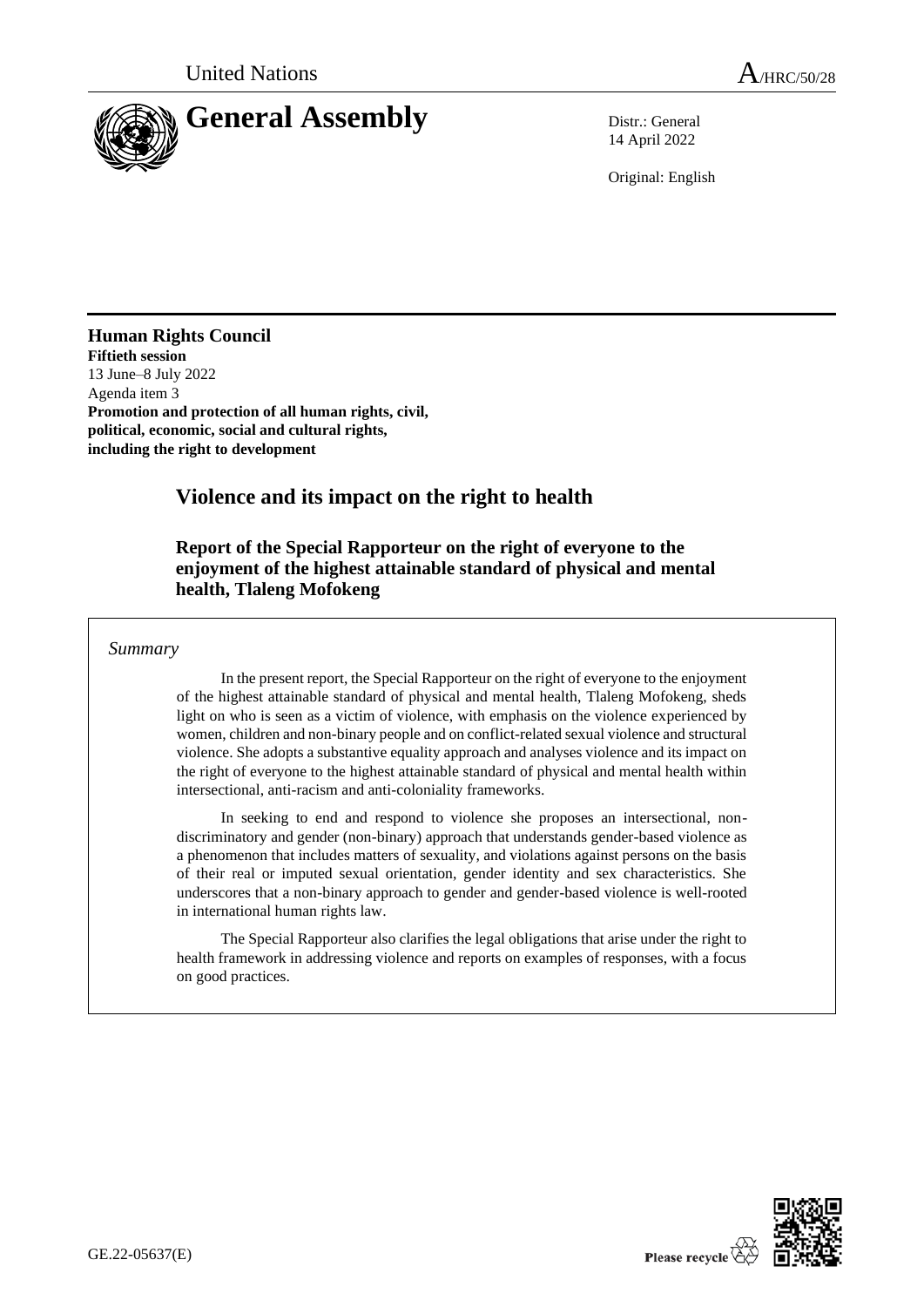# Contents

| Ι.   | Introduction: a substantive equality approach to violence and its impact on |                                                                                     |                |
|------|-----------------------------------------------------------------------------|-------------------------------------------------------------------------------------|----------------|
|      |                                                                             |                                                                                     | 3              |
| П.   |                                                                             |                                                                                     | $\overline{4}$ |
| Ш.   |                                                                             |                                                                                     | 5              |
| IV.  |                                                                             |                                                                                     | 7              |
| V.   |                                                                             |                                                                                     | 9              |
|      | A.                                                                          | Gender-based violence based on real or imputed sexual orientation, gender identity, | 9              |
|      | <b>B.</b>                                                                   |                                                                                     | 11             |
|      | C.                                                                          |                                                                                     | 13             |
|      | D.                                                                          |                                                                                     | 14             |
|      | Е.                                                                          |                                                                                     | 16             |
|      | F.                                                                          |                                                                                     | 17             |
| VI.  |                                                                             |                                                                                     | 18             |
| VII. |                                                                             |                                                                                     |                |

*Page*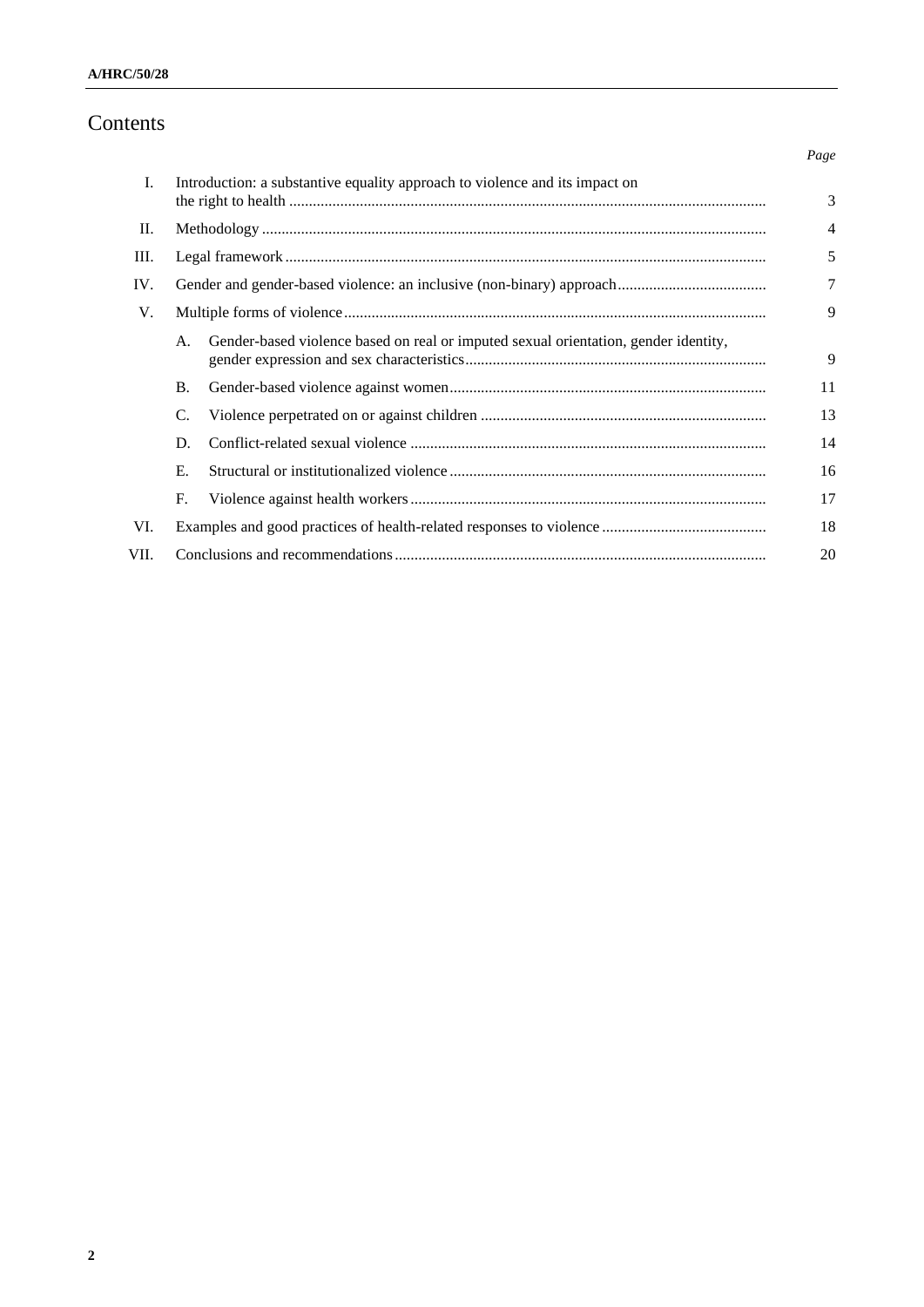# **I. Introduction: a substantive equality approach to violence and its impact on the right to health**

1. Health and violence can intersect in multiple ways. On the one hand, violence has major health consequences, including injuries and death, mental illness and suicide, and an increased risk of chronic health issues, $1$  which in turn give rise to health-care needs for survivors.<sup>2</sup> On the other hand, violence permeates health systems themselves; in health facilities, violence may be perpetrated by providers or against them.<sup>3</sup> Overall, violence may become institutionalized at the hands of both State and non-State agents when government authorities fail to act with due diligence, taking little to no action to adequately prevent it or respond to it.<sup>4</sup>

2. Over the years, the health situation across the world has undergone dramatic changes and so has the notion of health, which has grown to encompass such socially related concerns as violence and armed conflict.<sup>5</sup> Violence comes in various forms: for example, within families, intimate partner violence remains pervasive, and was intensified by coronavirus disease (COVID-19) lockdowns;<sup>6</sup> brutality by State agents, including police, endures in democracies and dictatorships alike; <sup>7</sup> and discrimination against marginalized groups frequently arises to levels of violence.<sup>8</sup> Globally, violence-related injuries kill 1.25 million people every year,<sup>9</sup> but death and the burden of disease are not evenly distributed across or within countries, with some people being more vulnerable than others depending on the conditions in which they are born, grow, live and age.<sup>10</sup> For instance, persons with disabilities are three times more likely to experience physical, sexual and emotional violence than persons without disabilities.<sup>11</sup>

3. The Special Rapporteur, Tlaleng Mofokeng, has adopted a substantive equality approach. In that light, she has prioritized the analysis of violence and its impact on the right of everyone to the highest attainable standard of physical and mental health, within intersectional, anti-racism and anti-coloniality frameworks.<sup>12</sup>

4. Substantive equality, an approach that underscores the need to ensure true equality in outcomes, is rendered unattainable where violence prevails. The many different forms of violence, ranging from interpersonal to societal and structural, are often rooted in intersectional forms of discrimination, not only on the bases of age, race, class, ethnicity, sex, gender, sexual orientation, gender identity, sex characteristics and disability, but also in situations of vulnerability: poverty, health or migration status, homelessness and drug use, living in residential institutions or in conflict or post-conflict situations. They do not originate in a vacuum but in contexts of inequality and multiple forms of discrimination.

5. In ending and responding to violence, a substantive equality approach to the right to health requires adopting an intersectional, non-discriminatory and gender (non-binary)

2 Ibid.

<sup>1</sup> https://www.who.int/news-room/fact-sheets/detail/injuries-and-violence.

<sup>3</sup> https://www.who.int/news-room/feature-stories/detail/attacks-on-health-care-in-the-context-of-covid-19; World Health Organization (WHO), *Global strategy on human resources for health: Workforce 2030* (2016) https://apps.who.int/iris/bitstream/handle/10665/250368/9789241511131-eng.pdf.

<sup>4</sup> Inter-American Court of Human Rights, *V.R.P, V.P.C. et al v. Nicaragua*, Preliminary Objections, merits, reparations and costs, Judgment, 2018.

<sup>5</sup> Committee on Economic, Social and Cultural Rights, general comment No. 14 (2000), para. 10.

<sup>6</sup> United Nations Entity for Gender Equality and the Empowerment of Women (UN-Women), https://www.unwomen.org/sites/default/files/Headquarters/Attachments/Sections/Library/Publications /2020/Issue-brief-COVID-19-and-ending-violence-against-women-and-girls-en.pdf.

<sup>7</sup> Office of the United Nations High Commissioner for Human Rights (OHCHR), "UN experts call for an end to police brutality worldwide" (11 August 2021). See.

https://www.ohchr.org/EN/NewsEvents/Pages/DisplayNews.aspx?NewsID=27376&LangID=E.

<sup>8</sup> OHCHR, https://www.ohchr.org/EN/Issues/Health/Pages/GroupsInVulnerableSituations.aspx.

<sup>9</sup> See https://www.who.int/news-room/fact-sheets/detail/injuries-and-violence.

<sup>10</sup> Ibid.

<sup>11</sup> https://www.unfpa.org/sites/default/files/pub-pdf/UNFPA-

WEI\_Guidelines\_Disability\_GBV\_SRHR\_FINAL\_19-11-18\_0.pdf.

<sup>12</sup> [A/HRC/47/28,](http://undocs.org/en/A/HRC/47/28) para. 9.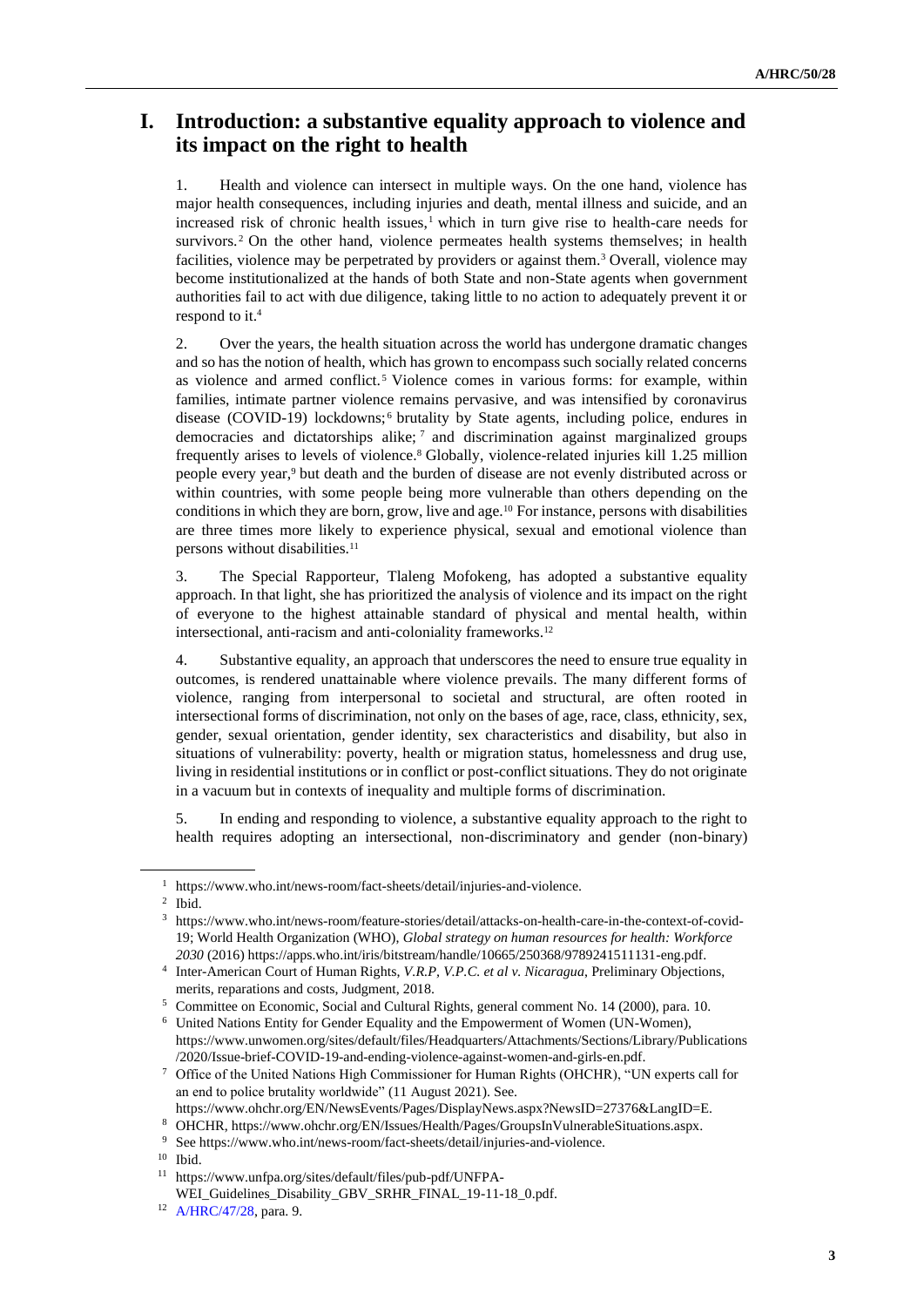approach. <sup>13</sup> A holistic response to violence must address the ways in which violence manifests in different contexts (conflict, displacement and the like), locations (for example, urban/rural) and in people with different age, sex, gender, sexual orientation, gender identity, sex characteristics and abilities. The approach requires further examination of how such a holistic response interrelates with race, ethnicity, minority, political, social, economic or other status and survivors' experience of multiple and intersectional forms of discrimination. It is about addressing violence against the person, mindful of situations of vulnerabilities, discrimination and exclusion linked to belonging to specific groups, categories or situations, and avoiding category-based responses that forget intragroup differences and intersections.

6. A substantive equality approach to the right to health when responding to violence requires being knowledgeable and addressing common root causes of violence entrenched in patriarchy, systems of oppression, systemic racism, inequalities and binary approaches to gender. It requires also identifying the legacy of colonialism and coloniality.

7. In striving towards realizing the right of everyone to the highest attainable standard of physical and mental health, approaches to preventing and responding to violence that take the plurality of human experiences into account must remain a priority. To achieve substantive equality, laws and practices that enable violence must be repealed and denounced.

## **II. Methodology**

8. The present report is based on information received on the impact of violence on the right to health, on the analysis of the joint communications sent on this matter and on relevant literature.

9. Since the establishment of the mandate in April 2002, successive Special Rapporteurs on the right to health have sent 1,168 joint communications on alleged violations of the right to health, of which 766 related to violence. Since she assumed her mandate in 2020, the Special Rapporteur has sent 144 joint communications to 76 countries across regions concerning various forms of violence against women, girls, men, boys and non-binary persons. Communications included cases of alleged violations of the right to health in connection with conflict-related violence, including sexual violence, <sup>14</sup> in the context of violence by law enforcement agents and in detention (also against persons with disabilities and children), <sup>15</sup> as well as cases of sexual and reproductive health rights <sup>16</sup> and of

<sup>&</sup>lt;sup>13</sup> Committee on Economic, Social and Cultural Rights, general comment No. 14 (2000), para. 18.

<sup>14</sup> Communications OTH 80/2020, PAN 1/2020, SRB 4/2020, SYR 3/2020, TUR 16/2020, BLR 9/2021, CHE 4/2021, EGY 13/2021, ERI 4/2021, ETH 2/2021, LBY 3/2021, POL 5/2021, TUN 6/2021, TUN 8/2021, AUS 1/2022, AUT 1/2022, DEU 1/2022, FRA 1/2022, GBR 1/2022, SWE 1/2022 and USA 2/2022.

<sup>15</sup> Communications AZE 1/2020, BGD 7/2020, BOL 4/2020, CHN 21/2020, COM 1/2020, EGY 15/2020, EGY 16/2020, EGY 18/2020, IRN 21/2020, ISR 6/2020, KHM 9/2020, MDG 3/2020, MEX 14/2020, OTH 66/2020, QAT 2/2020, RUS 5/2020, SAU 13/2020, TUR 23/2020, USA 31/2020, VEN 11/2020, VEN 5/2020, VEN 7/2020, ARE 1/2021, BGD 2/2021, BHR 2/2021, BHR 4/2021, BHR 5/2021, CAN 8/2021, CHN 12/2021, CHN 4/2021, CHN 5/2021, COM 1/2021, CPV 2/2021, DZA 2/2021, EGY 10/2021, EGY 12/2021, EGY 14/2021, EGY 15/2021, EGY 5/2021, EGY 8/2021, ERI 3/2021, IND 10/2021, IND 11/2021, IRN 12/2021, IRN 13/2021, IRN 14/2021, IRN 16/2021, IRN 18/2021, IRN 2/2021, IRN 31/2021, ISR 2/2021, KEN 5/2021, KGZ 3/2021, KHM 9/2021, MAR 6/2021, MDG 1/2021, NGA 2/2021, NGA 5/2021, NIC 3/2021, OTH 190/2021, OTH 250/2021, OTH 6/2021, PAK 10/2021, PAK 4/2021, PER 5/2021, SAU 6/2021, SGP 3/2021, SOM 1/2021, TGO 4/2021, TUR 1/2021, TUR 13/2021, TUR 9/2021, UGA 5/2021, USA 17/2021, VNM 6/2021, IRN 1/2022, ISR 1/2022 and SGP 1/2022.

<sup>16</sup> Communications ARG 4/2020, BRA 9/2020, KEN 4/2020, KOR 8/2020, OTH 87/2020, SOM 1/2020, USA 34/2020, BRA 12/2021, BRA 5/2021, CHL 4/2021, CHN 6/2021, COL 1/2021, DEU 5/2021, DOM 2/2021, ESP 6/2021, GTM 13/2021, ISR 6/2021, MEX 2/2021, OTH 194/2021, OTH 195/2021, OTH 196/2021, OTH 197/2021, OTH 198/2021, OTH 199/2021, USA 22/2021, USA 25/2021 and VEN 1/2021.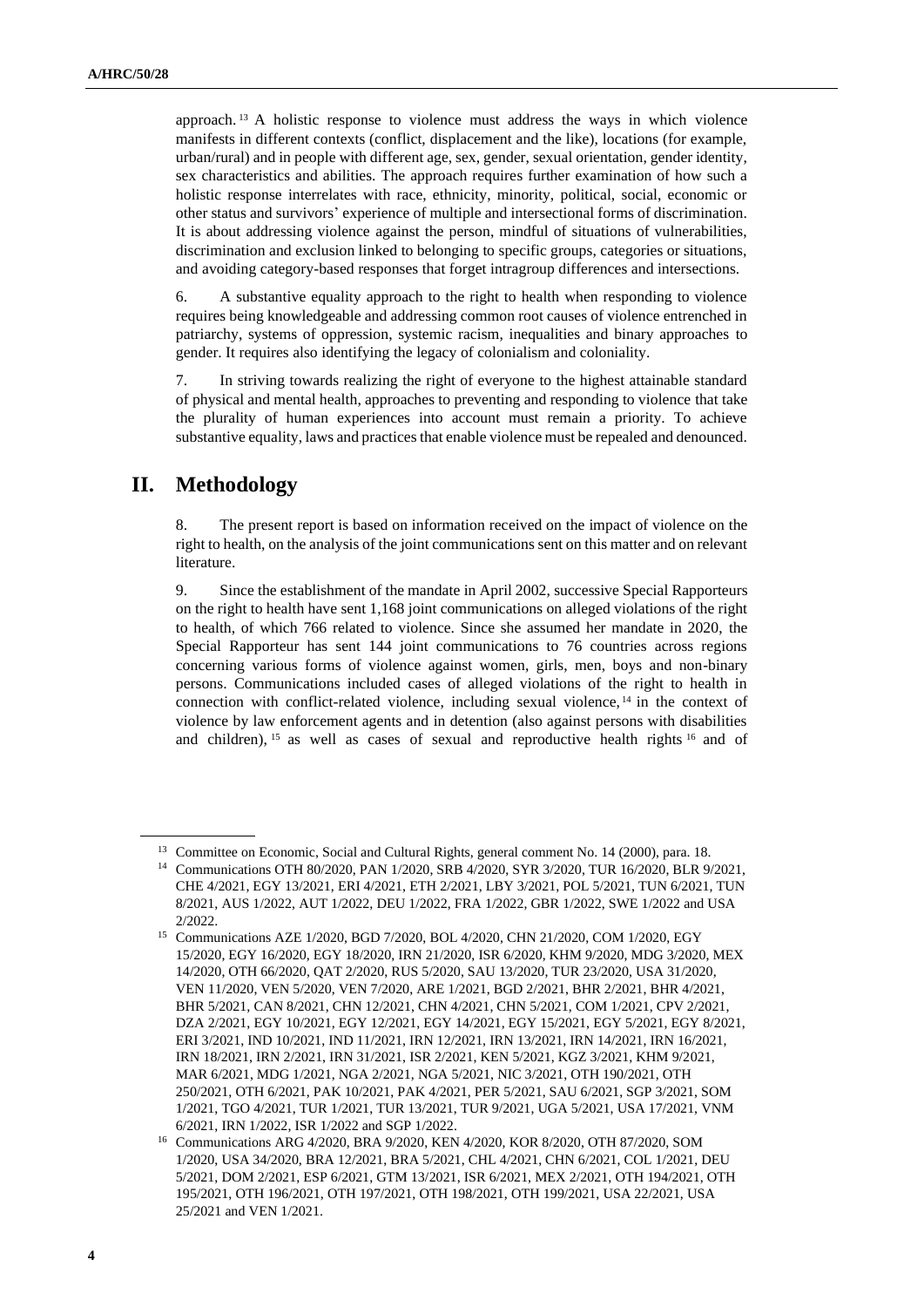discrimination and gender based-violence based on real or imputed sexual orientation, gender identity and expression.<sup>17</sup>

10. In preparing the present report, the Special Rapporteur issued a call for written submissions, inviting relevant stakeholders. She expresses her appreciation to all who contributed to the report.<sup>18</sup>

## **III. Legal framework**

11. Violence is a major obstacle in the realization of the right of everyone to the enjoyment of the highest attainable standard of physical and mental health, including the right to sexual and reproductive health and may, depending on the context, amount to violations of a number of human rights, including the rights to life, health, freedom from discrimination, equal protection under the law, freedom from torture and from cruel, inhuman or degrading treatment, and the right to just and favourable work conditions.

12. Ending all forms of violence against the person is a global commitment of States under the 2030 Agenda for Sustainable Development. <sup>19</sup> It also touches on legal obligations emanating from general international law and relevant human rights treaties, under which States may incur responsibility for acts or omissions of violence, such as gender-based violence or violence against children, either because State actors engage in those forms of violence, or because the acts or omissions of private actors become attributable to the State. A State may also violate its human rights obligations when it fails in its due diligence to prevent violations of rights or to investigate and punish acts of violence, or provide compensation.<sup>20</sup>

13. The right to health is an important part of the robust human rights framework that aims to prevent violence and protect everyone from all its forms, and ensure accountability and redress.

14. As clarified by the Committee on Economic, Social and Cultural Rights, the right to health contains important freedoms, such as the right to control and make decisions on one's body and health free of violence, coercion and discrimination, as well as key entitlements, including the right to equal access to health facilities, goods and services free of discrimination on any grounds. The right to health extends to and is affected by the underlying determinants of health, such as access to safe and potable water and sanitation as well as such other social determinants of health as gender difference. It also takes into account social concerns, in particular violence and armed conflict. <sup>21</sup> The above-mentioned determinants affect all persons. For many women, girls and LGBTIQ+ people,<sup>22</sup> genderbased social and cultural norms act as an additional social determinant of health that seriously impacts their enjoyment of the right to health and other human rights.

15. The Committee affirms that the right to health extends to effective protection from all forms of violence, torture and discrimination against all persons and from all gender-based expressions of violence. It also requires preventive, promotional and remedial action to shield

<sup>17</sup> Communications HUN 3/2020, OTH 88/2020, OTH 89/2020, POL 1/2020, ROU 3/2020, TZA 4/2020, BGR 1/2021, GHA 3/2021, GTM 10/2021 and HUN 1/2021.

<sup>&</sup>lt;sup>18</sup> For submissions received, see https://www.ohchr.org/en/calls-for-input/calls-input/call-contributionsviolence-and-its-impact-right-health.

<sup>&</sup>lt;sup>19</sup> [General](https://sdgs.un.org/goal) Assembly resolution 70/1, targets 5.2, 5.3, 16.1 and 16.2.

<sup>&</sup>lt;sup>20</sup> See Universal Declaration of Human Rights; International Covenant on Economic, Social and Cultural Rights[; International Covenant on Civil and Political Rights; C](https://treaties.un.org/Pages/ViewDetails.aspx?src=TREATY&mtdsg_no=IV-4&chapter=4&clang=_en)onvention on the Elimination of All Forms of Discrimination against Women; and Convention on the Rights of the Child. See also Human Rights Committee, general comment No. 31 (2004), para. 8; and General Assembly resolution 56/83 on the responsibility of States for internationally wrongful acts (annex, articles 4 and 8).

<sup>21</sup> Committee on Economic, Social and Cultural Rights, general comment No. 14 (2000), paras 8, 10 and 18, and general comment No. 22 (2016) para. 5.

<sup>22</sup> LGBTIQ+ is an acronym for lesbian, gay, bisexual, transgender, intersex and queer persons. The plus sign represents persons with diverse sexual orientation, gender identity, gender expression and sex characteristics who identify with other terms.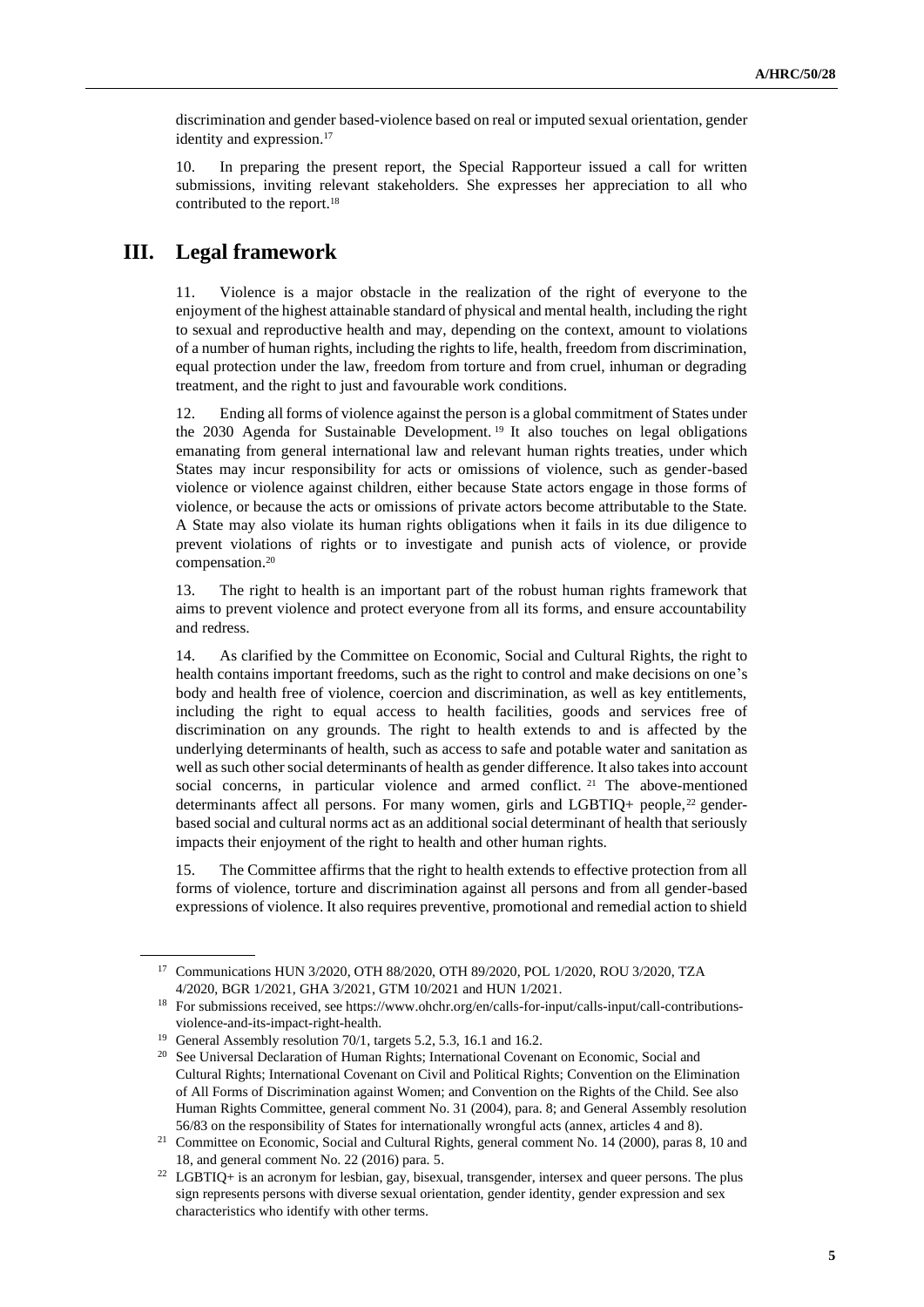all individuals from the harmful practices and norms and gender-based violence that deny them their full sexual and reproductive health.<sup>23</sup>

16. While protection extends to all forms of violence against the person, the Committee has made explicit reference to the obligation to protect from violence persons in vulnerable or marginalized situations, in particular women, children, adolescents and elder persons, and those working in the sex industry. <sup>24</sup> In that connection, the Committee has recognized women's experience of violence throughout their lives (for example, when seeking abortion or post-abortion care)<sup>25</sup> and during conflict, when trafficked and sexually exploited,<sup>26</sup> as well as violence against children (for example, harmful practices, trafficking and sexual exploitation), <sup>27</sup> LGBTI persons (for example, irreversible and involuntary surgery and treatment performed on intersex infants or children)<sup>28</sup> and persons with disabilities.<sup>29</sup>

17. The Committee has emphasized the importance of addressing and overcoming the exacerbated impact of multiple and intersecting forms of discrimination on the enjoyment of the right to health and substantive equality,<sup>30</sup> which, the Special Rapporteur underlines, is of particular relevance for survivors of violence.

18. The obligation to respect requires that States refrain from directly or indirectly interfering with the right to health, such as refraining from applying coercive medical treatments (such as forced sterilization, or involuntary surgery on intersex persons), or refraining from engaging in police brutality. Importantly, the denial of access to health facilities, goods and services to particular individuals or groups, including survivors of violence, as a result of de jure or de facto discrimination, would be a violation of the obligation to respect the right to health. When survivors of gender-based violence, including sexual violence, are faced with such barriers, the obligation to respect the right to sexual and reproductive health would also be violated.<sup>31</sup> Examples of such barriers would include the banning of contraceptives, or the criminalization of abortions and of consensual sexual activity between adults.

19. As mentioned above, the obligation to protect requires States to protect against all forms of violence, including preventing third parties from coercing women to undergo such traditional practices female genital mutilation and from interfering with the enjoyment of the right to health. Protection could be achieved by enacting and enforcing laws and policies

<sup>&</sup>lt;sup>23</sup> Committee on Economic, Social and Cultural Rights, general comment No. 14 (2000), para. 21, and general comment No. 22 (2016), paras. 22 and 29.

<sup>&</sup>lt;sup>24</sup> Ibid., general comment No. 14 (2000), para. 35, and general comment No. 22 (2016), para. 32. In its concluding observations on the combined second to fifth periodic reports of Kenya [\(E/C.12/KEN/CO/2-5,](https://uhri.ohchr.org/en/document/fc820936-a107-4811-a154-d4224a0eeb8e) para. 37), the Committee set out its concerns regarding pervasive domestic violence in that country; and in its concluding observations on the sixth periodic report of Norway [\(E/C.12/NOR/CO/6\)](https://undocs.org/en/E/C.12/NOR/CO/6), it highlighted the issue of violence against older persons in domestic and institutional settings in Norway.

<sup>&</sup>lt;sup>25</sup> Committee on Economic, Social and Cultural Rights, general comment No. 22 (2016), para. 26.

<sup>26</sup> Ibid., para. 30.

<sup>&</sup>lt;sup>27</sup> Committee on Economic, Social and Cultural Rights; see, for example, concluding observations on the initial to third reports of the United Republic of Tanzania [\(E/C.12/TZA/CO/1-3\).](https://uhri.ohchr.org/en/document/37718a70-4ed5-4842-b8db-02af20486dc3)

<sup>&</sup>lt;sup>28</sup> Committee on Economic, Social and Cultural Rights, general comment No. 22 (2016), para. 59; concluding observations on the fifth periodic report of Belgium [\(E/C.12/BEL/CO/5\);](https://uhri.ohchr.org/en/document/1add8c47-dff7-4b9e-a1c7-d96f9d1e4110) and concluding observations on the second periodic report of Kazakhstan [\(E/C.12/KAZ/CO/2,](https://uhri.ohchr.org/en/document/83763d6d-bee1-4427-95e0-2d2245572d23) para. 48), regarding violence in schools, against LGBTI students in Kazakhstan.

<sup>&</sup>lt;sup>29</sup> Committee on Economic, Social and Cultural Rights, concluding observations on the fourth periodic report of New Zealand [\(E/C.12/NZL/CO/4\),](https://uhri.ohchr.org/en/document/f73591e6-82e2-4873-bc3a-4d8262362131) regarding the protection of children with disabilities, Maori women and children from violence. See also Concluding observations on the fifth periodic report of Australia [\(E/C.12/AUS/CO/5\),c](https://uhri.ohchr.org/en/document/399ffffd-b715-4718-a50f-01495332510a)oncerning violence against persons with disabilities in institutional and residential settings.

<sup>&</sup>lt;sup>30</sup> Committee on Economic, Social and Cultural Rights, general comment No. 22 (2016) para. 32.

<sup>31</sup> Committee on Economic, Social and Cultural Rights., general comment No. 14 (2000), paras. 32−34; and general comment No. 22 (2016) paras. 40 and 57.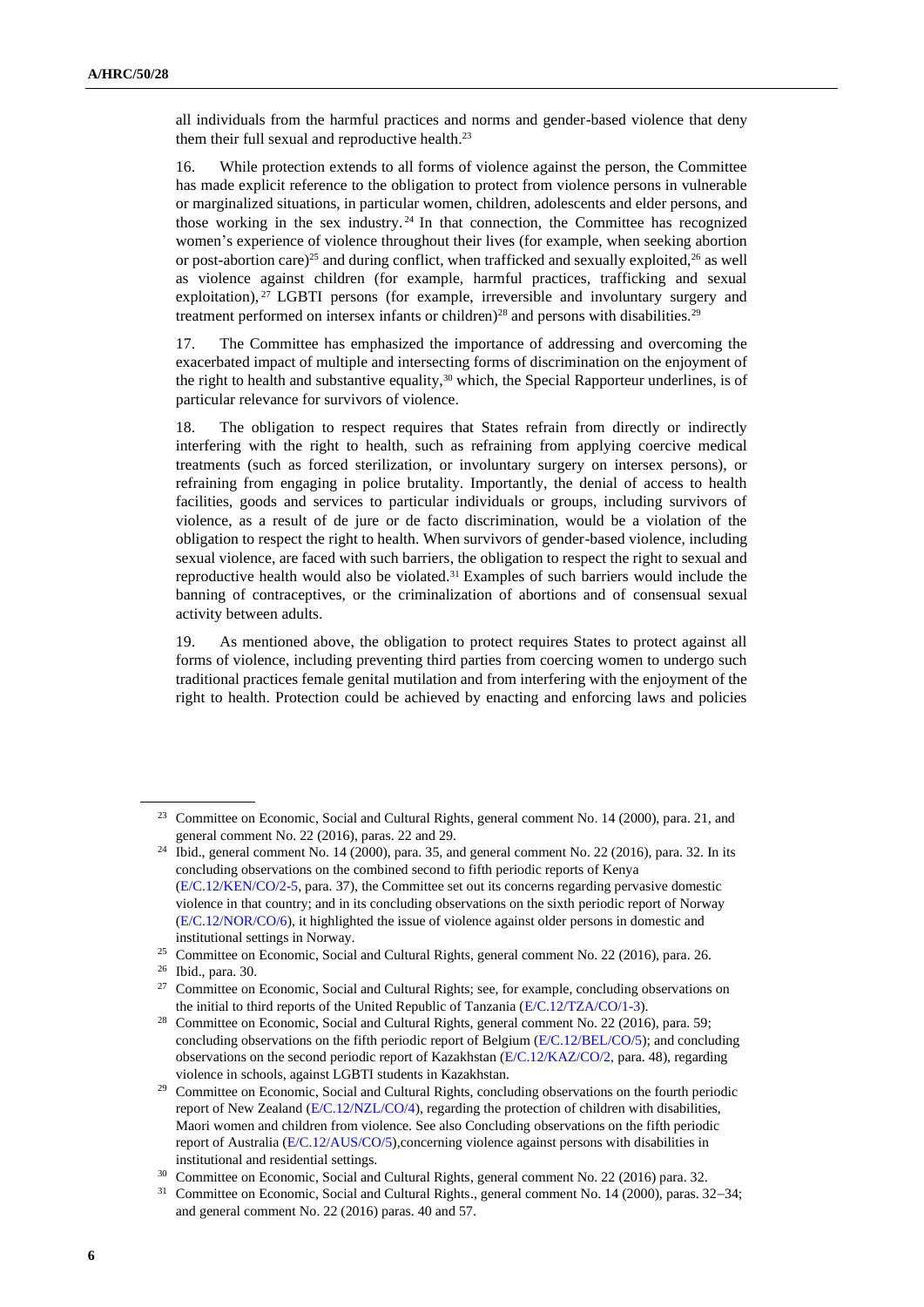prohibiting violence and discriminatory practices, including the legal prohibition of harmful practices and gender-based violence.<sup>32</sup>

20. The Committee stresses that the failure to take all necessary measures to protect women against violence, to prosecute perpetrators or to discourage harmful traditional medical or cultural practices is a violation of the obligation to protect the right to health. States violate the right to health when they fail to take effective steps to prevent third parties from undermining the enjoyment of the right to sexual and reproductive health, in particular in relation to domestic violence, rape (including marital rape), sexual assault, abuse and harassment, including during conflict, post-conflict and transition situations; violence targeting LGBTIQ+ persons or women seeking abortions or post-abortion care; harmful practices such as female genital mutilation, child and forced marriage, forced sterilization, forced abortion and forced pregnancy; and medically unnecessary, irreversible and involuntary surgery and treatment performed on intersex infants or children.<sup>33</sup>

21. The obligation to fulfil requires States to adopt appropriate legislative, administrative, budgetary, judicial, promotional and other measures to fully realize the right to health, for example, through policies, action plans, or programmes to prevent, respond and redress violence.<sup>34</sup> Specifically, the Committee requires States to guarantee physical and mental health care for survivors of sexual and domestic violence in all situations, including access to post-exposure prevention, emergency contraception and safe abortion services<sup>35</sup> and to undertake information campaigns, in particular with respect to sexual and reproductive health, traditional practices, and domestic violence.<sup>36</sup> The Special Rapporteur notes that such obligations would extend to other forms of violence and notes that providing insufficient public resources or their misallocation, resulting in the non-enjoyment of the right to health for individuals or groups, particularly those in a vulnerable or marginalized situation such as survivors of violence, or the failure to adopt a (non-binary) gender approach to health would amount to a violation of the right to health, including sexual and reproductive health.

22. The Special Rapporteur stresses that any person or group victim of a violation of the right to health should have access to effective judicial or other appropriate remedies at both national and international levels,<sup>37</sup> and underlines that access to health services should be provided as part of reparation programmes for sexual violence survivors, especially for conflict-related sexual violence.<sup>38</sup>

## **IV. Gender and gender-based violence: an inclusive (non-binary) approach**

23. The Special Rapporteur underlines the criticality of adopting a non-binary approach to gender and gender-based violence under the right to health.

<sup>&</sup>lt;sup>32</sup> Committee on Economic, Social and Cultural Rights, general comment No. 14 (2000) para. 35; and general comment No. 22 (2016), paras. 41 and 49 (d).

<sup>&</sup>lt;sup>33</sup> Committee on Economic, Social and Cultural Rights, general comment No. 14 (2000), para. 51; and general comment No. 22 (2016), para. 59.

<sup>&</sup>lt;sup>34</sup> Committee on Economic, Social and Cultural Rights, general comment No. 14 (2000), para. 33; and general comment No. 22 (2016), para. 45.

<sup>&</sup>lt;sup>35</sup> Committee on Economic, Social and Cultural Rights, general comment No. 22 (2016), para. 45.

<sup>36</sup> Committee on Economic, Social and Cultural Rights, general comment No. 14 (2000), para. 36; and general comment No. 22 (2016), para. 45.

<sup>&</sup>lt;sup>37</sup> Committee on Economic, Social and Cultural Rights, general comment No. 14 (2000), para. 59.

<sup>38</sup> International Criminal Court, *The Prosecutor v. Bosco Ntaganda*, No. ICC-01/04-02/06, Public Reparations Order of 8 March 2021, in which the Court recognizes that certain victims, including victims of sexual or gender-based violence, as well as children born out of rape and sexual slavery, need priority treatment for immediate physical and/or psychological medical care (paras. 87, 93, 214 and 240), and recognized reparations as collective (paras. 78–81, 186 and 193)[, https://www.icc](https://www.icc-cpi.int/CourtRecords/CR2017_05121)[cpi.int/CourtRecords/CR2017\\_05121.](https://www.icc-cpi.int/CourtRecords/CR2017_05121) In *Guatemala v. Esteelmer Francisco Reyes Giron y Heriberto Valdez Asig*, known as the Sepur Zarco case, the High Risk Tribunal of Guatemala (Judgment C-01076-2012-00021) ordered the construction of a health centre as part of reparations.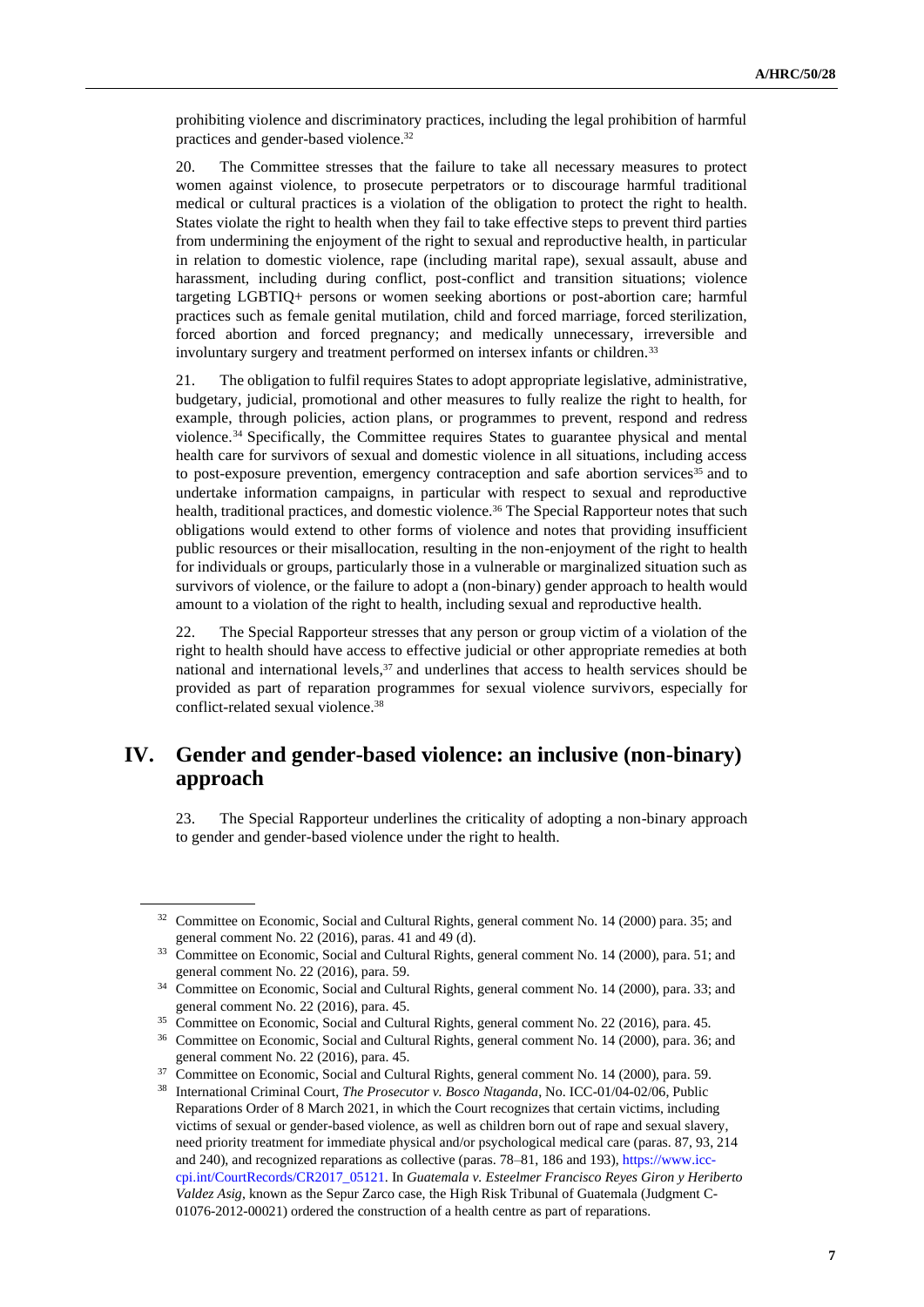24. This is not only the right thing, from an inclusive and substantive equality approach to the right to health, but it is sustained in a robust body of human rights law instruments, jurisprudence, and materials, in which the term gender is used to describe the sociocultural constructs that assign roles, behaviours, forms of expression, activities and attributes according to the meaning given to biological sex characteristics.<sup>39</sup> The Special Rapporteur shares the view of the Independent Expert on protection against violence and discrimination based on sexual orientation and gender identity that nothing in that definition equates the terms gender and women or sex and gender; underscores the evidence-based analysis that under international human rights law, the use of the terms gender and gender identity and expression includes all persons, communities and populations; and welcomes progress made by international and regional human rights bodies in this regard.<sup>40</sup>

25. Gender-based violence should be addressed through a non-binary approach that is cognizant of it being a phenomenon that includes matters of sexuality, and violations against persons on the basis of their real or imputed sexual orientation, gender identity and sex characteristics. The binary conceptualization of gender as strictly being heteronormative creates an assumption that shapes how LGBTIQ+ persons navigate social, political, economic and legal structures, including those directly relating to gender-based violence<sup>41</sup> and is one of the root causes of the particularly brutal forms of gender-based violence, hate crimes and hate speech they face.

26. The intersections of gender and sexuality show misogynistic violence as a prevailing culture of patriarchal control and violence that affects all women, LGBTIQ+ people and children. An approach that considers violence solely based on binary gender risks protecting only cisgender women and girls, whether heterosexual, lesbian, or bisexual, excluding transgender women and other persons perceived as non-conforming, and may be based wrongly on the assumption that violence is always perpetrated by the male gender.

27. The Special Rapporteur underscores the need to expand the scope of the definition of gender-based violence to include violence based on sexuality, sexual orientation, gender identity and sex characteristics, thereby including all cisgender, <sup>42</sup> queer, intersex and transgender women and feminine presenting people.

28. As noted by the Special Rapporteur on Violence against Women, no form of interpersonal violence against women is devoid of structural violence, and violence against women is not the root problem, but occurs because other forms of discrimination are allowed to flourish. Patriarchal, racist, ableist, homophobic, transphobic and capitalist oppressions are part of the continuum of violence and of the conditions facilitating, enabling and perpetuating violence.

29. Gender-based violence can be defined as harmful acts targeting individuals based on their gender, understood as socially constructed identities, attributes and roles for women and men and society's social and cultural meaning for those biological differences. <sup>43</sup> It can include physical and psychological abuse, threats, coercion, and economic or educational deprivation, whether occurring in public or private life. Gender-based violence is rooted in the unequal power relationships within the binary approach to gender, which is reflected in societal norms and expectations, and situational instances of power imbalances enabled by patriarchy.

30. In addition to the well-documented health impacts of gender-based violence, the routine denial of bodily autonomy for women and LGBTIQ+ gender-non-conforming people, constitutes a widespread and pervasive form of gender-based structural and institutional violence.

<sup>39</sup> [A/HRC/47/27,](http://undocs.org/en/A/HRC/47/27) paras. 13−14.

<sup>40</sup> Ibid., paras. 14 and 21−26.

<sup>&</sup>lt;sup>41</sup> C. Ngwena, *What is Africanness? Contesting Nativism in Race, Culture, and Sexualities* (Pretoria, Pretoria University Law Press, 2018), p. 204

<sup>&</sup>lt;sup>42</sup> Describes people whose sense of their own gender is aligned with the sex assigned at birth.

<sup>43</sup> See Inter-American Court of Human Rights, [https://www.corteidh.or.cr/docs/opiniones/seriea\\_24\\_eng.pdf,](https://www.corteidh.or.cr/docs/opiniones/seriea_24_eng.pdf) para. 16.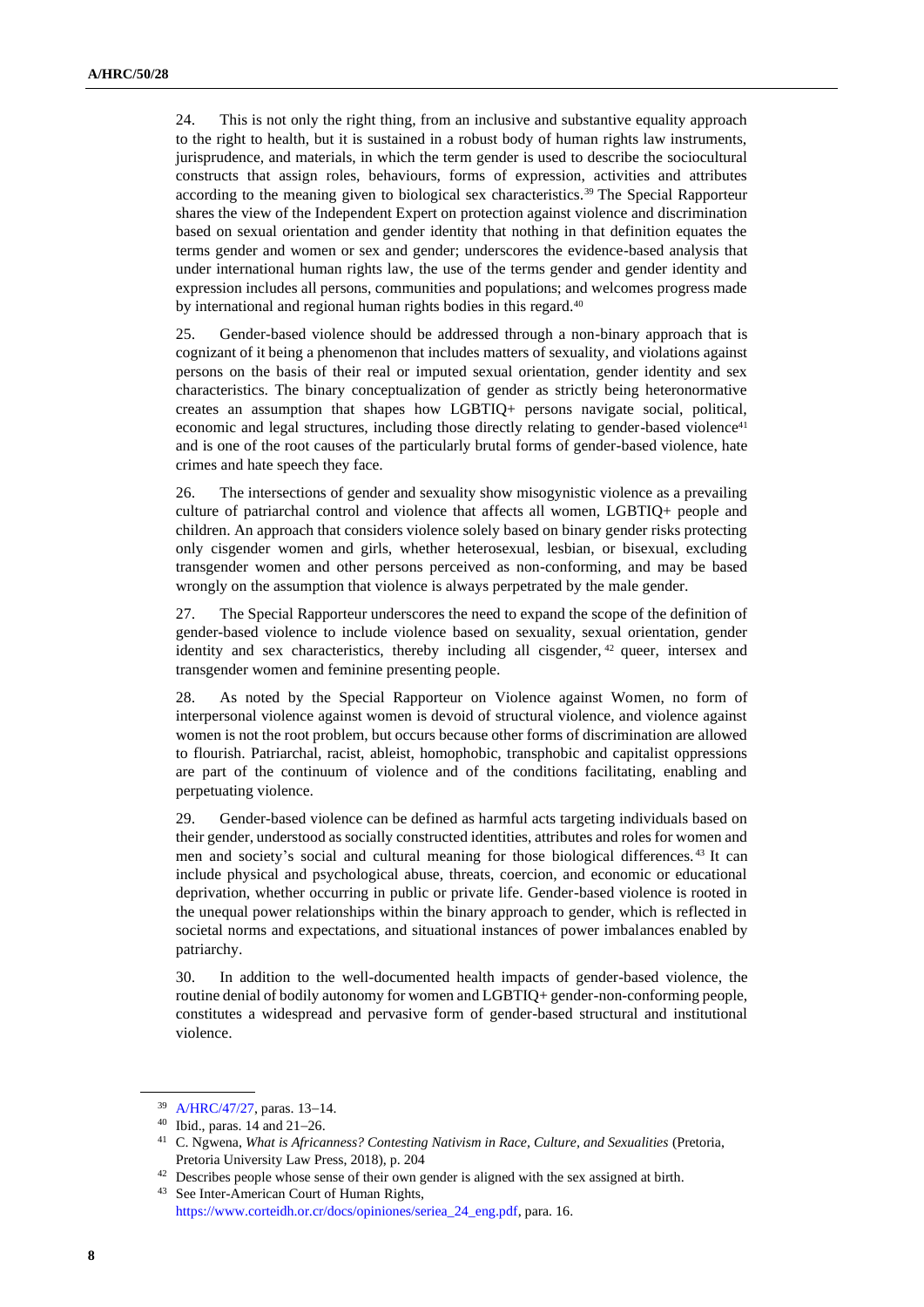# **V. Multiple forms of violence**

## **A. Gender-based violence based on real or imputed sexual orientation, gender identity, gender expression and sex characteristics**

31. Gender in many societies is viewed within a strict binary lens that has entrenched the hegemonic conceptualization of sexuality as being strictly heteronormative.<sup>44</sup> Through this heteronormative conceptualization of gender and sexuality, society has produced and reproduced societal structures, institutions, and norms that are inherently "cisnormative", including those relating to human rights.<sup>45</sup>

32. Violence targeting people based on their real or perceived sexual orientation, gender identity, gender expression, and sex characteristics is widespread globally.<sup>46</sup> Rooted in the desire to punish people whose identities, expressions and bodies do not conform to the heteronormative, man/woman binary system, this violence manifests in acts (attacks, arrests, rape, torture, murder) that are often committed or condoned by State actors. Violence against LGBTIQ+ persons is institutionalized by prejudiced systems grounded in laws and policies that impede or forbid the exercise of one's own personhood. In many countries, discriminatory laws and practices in effect today derive from British, Spanish or French colonial systems, which marks a major shift from many precolonial cultures that were open to gender and sexual plurality.<sup>47</sup>

33. The Special Rapporteur notes with concern that, in general, health-care workers worldwide are infrequently trained to meet the sexual and reproductive health-care needs of lesbian, gay, bisexual, transgender and intersex individuals.<sup>48</sup> As a result of the widespread violence, discrimination and rejection that they face, including from within their families and communities, LGBTIQ+ youth experience higher levels of mental health disorders, with suicide attempts 3–7 times more likely for LGBTIQ+ youth compared with heterosexual youth. LGBTIQ+ persons suffer more from anxiety and depression, are more likely to misuse tobacco and alcohol, and face higher risks of heart disease, stroke and many forms of cancer.<sup>49</sup>

34. Factors such as ethnicity, race, sex, gender, migration status, age, and poverty play a significant role in one's health.<sup>50</sup> Nevertheless, these disparities in enjoyment of the right to health are all tied to prejudice, abuse and violence owing to exclusion from social systems, education systems and formal economies under which most people enjoy professional and personal protection. Such disparities are therefore all preventable.

35. The abuse and violation experienced by sex workers in general includes a significant proportion of LGBTIQ+ people, who are further targeted and abused for their real or imputed sexual orientation, gender identity, gender expression and sex characteristics. Under such conditions, abuse of LGBTIQ+ sex workers would normally not be recorded as gender-based violence, leaving a gap in the understanding of the violence and who is affected.<sup>51</sup>

36. LGBTIQ+ people including non-binary individuals, often do not feel safe reporting violation to authorities for fear of secondary victimization. Official documentation often does not allow for recording gender categories outside of man and woman, preventing victims of violence from communicating their experiences as specifically gendered.

<sup>44</sup> C. Ngwena, *What is Africanness?* p. 204.

<sup>45</sup> Ibid.

<sup>46</sup> See

[https://www.ohchr.org/sites/default/files/Documents/Publications/Born\\_Free\\_and\\_Equal\\_WEB.pdf,](https://www.ohchr.org/sites/default/files/Documents/Publications/Born_Free_and_Equal_WEB.pdf) chap. 1.

<sup>47</sup> [A/HRC/38/43](http://undocs.org/en/A/HRC/38/43) (2018) an[d A/HRC/47/27](http://undocs.org/en/A/HRC/47/27) (2021).

<sup>&</sup>lt;sup>48</sup> Mariella Munyuzangabo, and others, "Delivery of sexual and reproductive health interventions in conflict settings: a systematic review" (BMJ Global Health vol. 5 (Suppl. 1), 2020), https://www.ncbi.nlm.nih.gov/pmc/articles/PMC7375437/.

<sup>49</sup> See https://www.hhrguide.org/2014/03/18/how-is-health-a-human-rights-issue-for-lgbti-persons/.

<sup>50</sup> Inter-American Commission on Human Rights, *Violence against Lesbian, Gay, Bisexual, Trans and Intersex Persons in the Americas* (2015).

<sup>51</sup> Inter-American Court of Human Rights, *Vicky Hernández et al. v. Honduras, 2021.*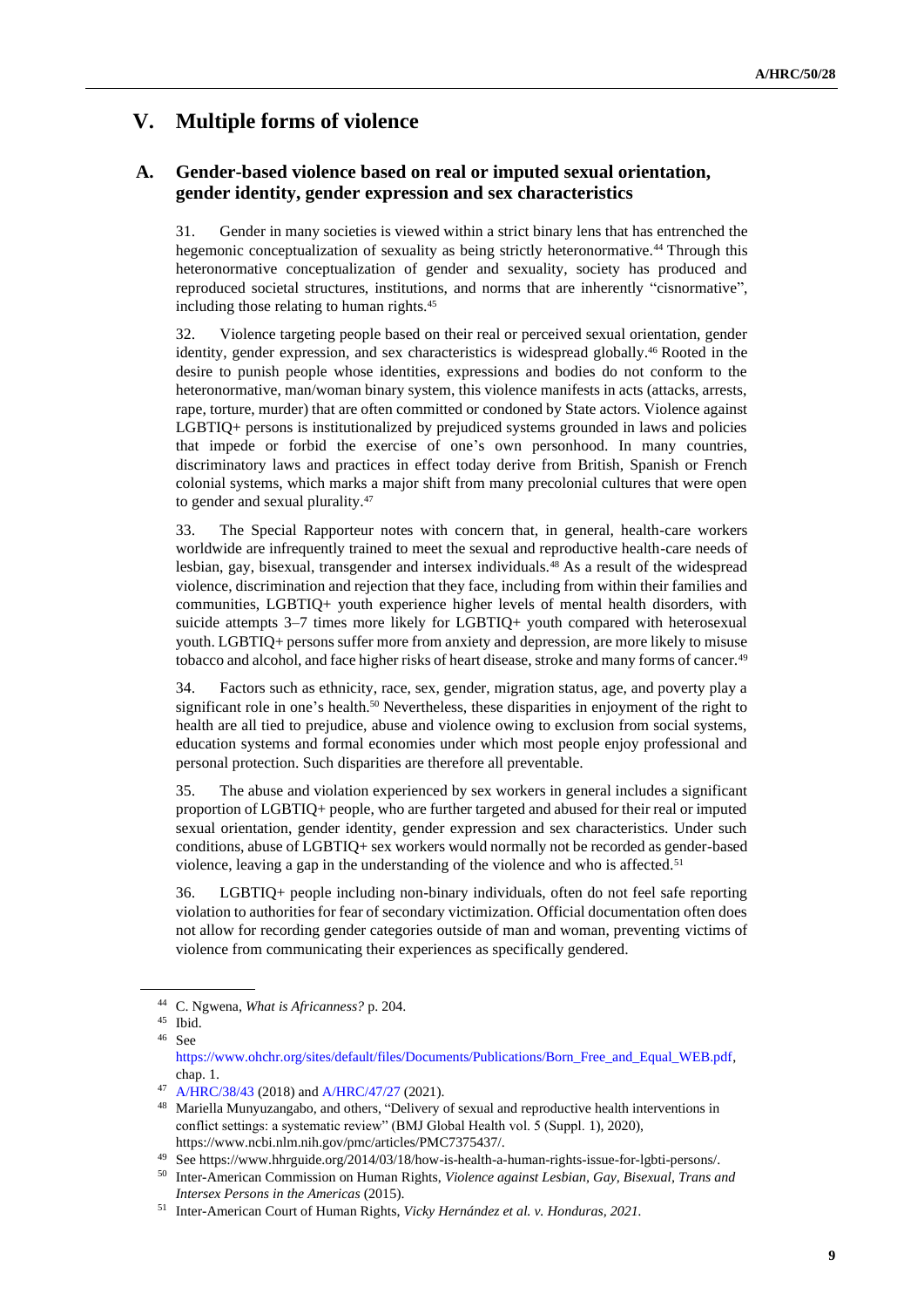37. Violence against LGBTIQ+ persons occurs in both public and private spaces, by both State agents (police, militia, and the like), <sup>52</sup> and non-State agents (such as family members, mobs, gangs and religious extremists). Regardless of the perpetrator, this violence is condoned by States when it goes uninvestigated and unaddressed.

38. The Human Rights Committee has repeatedly affirmed the obligation of States to protect persons targeted on account of their sexual orientation or gender identity, which are prohibited grounds of discrimination under the International Covenant on Civil and Political Rights, as well as those who defend LGBTI rights; It has regularly denounced reports of discrimination and violence against LGBTI persons, including by law enforcement, and the barriers they face to access justice and remedies.<sup>53</sup> It has established States' obligation to protect individuals from violations of Covenant rights by its agents but also against acts committed by private persons or entities.<sup>54</sup> In that connection, the Committee has recognized that State parties' permitting or failing to exercise due diligence to prevent, punish, investigate or redress the harm caused by such acts by private persons would give rise to violations of those rights.<sup>55</sup> Furthermore, the failure by a State party to investigate allegations of violations could in and of itself give rise to a separate breach of the Covenant.<sup>56</sup>

39. The Inter-American Court of Human Rights has held that States must use due diligence in investigating sexual violence. <sup>57</sup> In cases of sexual violence against LGBTI persons, the due diligence standard includes the duty for State authorities to take all necessary steps to determine if the violence was motivated by prejudice and discrimination.<sup>58</sup> The Court has further held that discrimination based on sexual orientation or gender identity fulfils the "motive" element of torture, with the other elements being severity and intent.<sup>59</sup> Therefore, sexual violence against LGBTI persons grounded in discrimination can amount to torture. Additionally, the Court has ordered more holistic forms of reparations to address sexual violence against LGBTI persons, including that the State provide survivors of violence with financial compensation and physical and psychological rehabilitative services; hold a public ceremony to acknowledge State responsibilities; and provide training within the justice system on LGBTI rights and due diligence investigations.<sup>60</sup>

40. The European Court of Human Rights, in *M.C and A.C v. Romania* (2012) and *Identoba and Others v. Georgia* (2015),<sup>61</sup> found that States' failure to protect persons who participated in peaceful LGBTI demonstrations from homophobic violence and a lack of effective investigations amounted to violations of the prohibition on torture and inhumane or degrading treatment and discrimination.

41. International bodies have found that the above-mentioned forms of violence and the lack of investigations compliant with human rights standards amount to violations of the International Covenant on Civil and Political Rights, the Convention Against Torture and Other Cruel, Inhuman or Degrading Treatment or Punishment, the Convention on the Elimination of All Forms of Discrimination Against Women and the Convention on the Rights of the Child.<sup>62</sup> In a recent decision, *O.N. and D.P. v. Russian Federation*, concerning a lesbian couple subjected to violence, homophobic insults and death threats by two unknown

<sup>52</sup> [A/HRC/47/27](http://undocs.org/en/A/HRC/47/27) (2021).

<sup>53</sup> [CCPR/C/KEN/CO/4,](https://uhri.ohchr.org/en/document/f2995a60-87ba-4b50-ba0f-76037e716d40) para. 13; [CCPR/C/KOR/CO/4,](https://uhri.ohchr.org/en/document/86caa216-d919-41f9-93b4-722db420bb7e) paras. 14 and 15[; CCPR/C/TGO/CO/5,](https://uhri.ohchr.org/en/document/75b7c750-395f-4c0d-9a46-1f60d79c973f) paras. 17 and 18; an[d CCPR/C/SLV/CO/7,](https://uhri.ohchr.org/en/document/65db584e-b290-43b7-9b75-656a4c07691a) paras. 9 and 37.

<sup>54</sup> Human Rights Committee, general comment No. 31 (2004), para. 8.

<sup>55</sup> Ibid.

<sup>56</sup> Ibid, para. 15.

<sup>57</sup> Inter-American Court of Human Rights, *Fernández Ortega et al. v. Mexico*, Preliminary Objections, Merits, Reparations, and Costs, Judgment, 2010.

<sup>58</sup> Inter-American Court of Human Rights, *Azul Rojas Marín et al. v. Peru,* Preliminary Objections, Merits, Reparations and Costs, Judgment, 2020.

<sup>59</sup> Ibid.

<sup>60</sup> See https://www.ejiltalk.org/discriminatory-torture-of-an-lgbti-person-landmark-precedent-set-bythe-inter-american-court-azul-rojas-marin-and-another-v-peru/.

<sup>61</sup> See European Court of Human Rights[, https://hudoc.echr.coe.int/eng?i=001-116847;](https://hudoc.echr.coe.int/eng?i=001-116847) and https://hudoc.echr.coe.int/eng?i=001-154400.

<sup>62</sup> Se[e https://ilga.org/Treaty-Bodies-jurisprudence-SOGIESC.](https://ilga.org/Treaty-Bodies-jurisprudence-SOGIESC)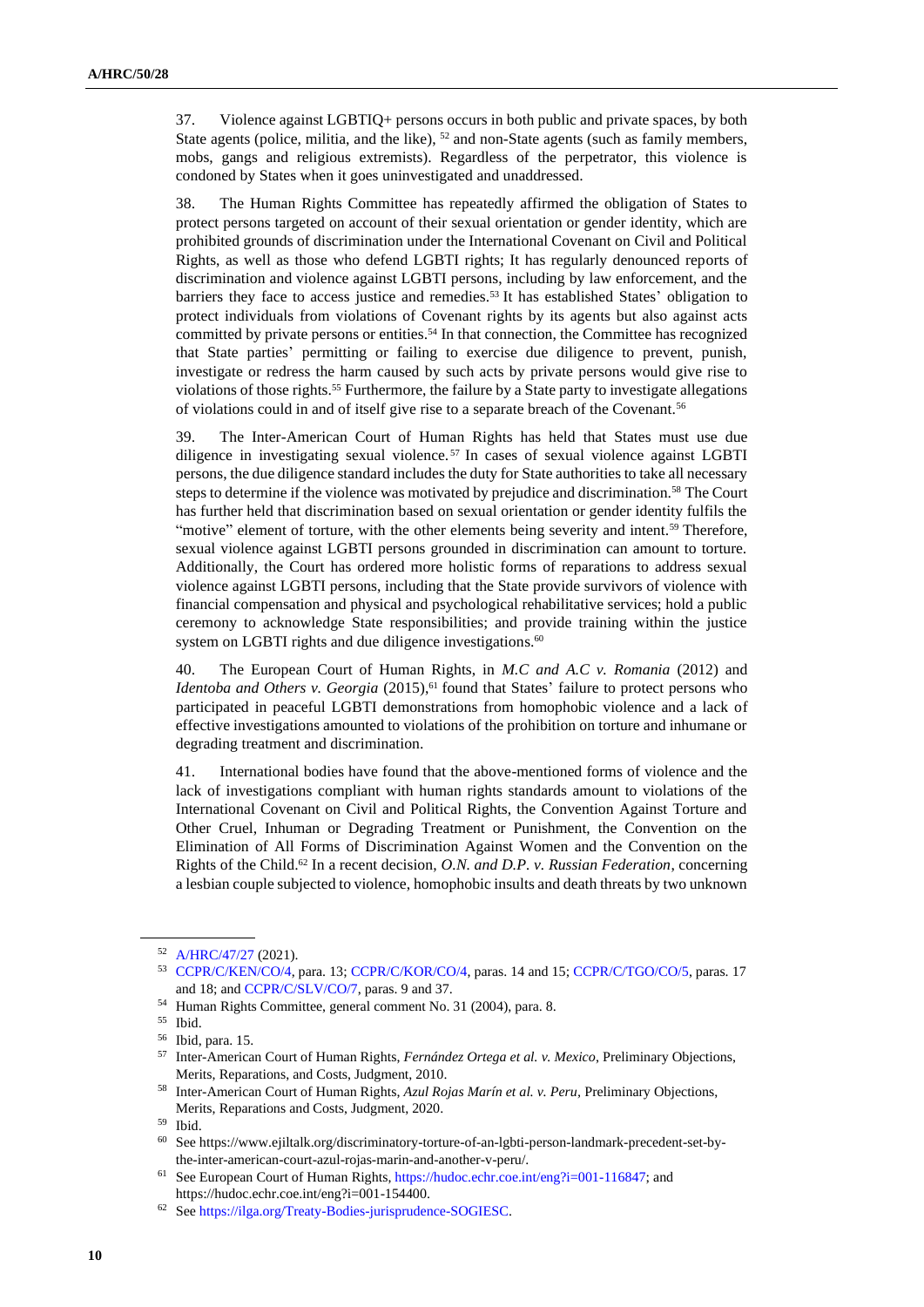men, the Committee on the Elimination of Discrimination against Women found violations under the Convention.<sup>63</sup>

42. In a 2021 case of lethal police violence against a transgender woman in Honduras, the Inter-American Court of Human Rights held for the first time that the Inter-American Convention on the Prevention, Punishment and Eradication of Violence Against Women (Convention of Belém do Pará) applied to not only cisgender women but also to transgender women.<sup>64</sup>

### **B. Gender-based violence against women**

43. Gender-based violence against women applies to cisgender and trans women, and is one of the most prevalent human rights violations worldwide. <sup>65</sup> According to data from 2000−2018 from 161 countries, the World Health Organization (WHO) reports that 1 in 3 women worldwide or around 736 million women, have been subjected to intimate partner physical or sexual violence, non-partner sexual violence or both in their lifetimes.<sup>66</sup> Intimate partner violence is the most common form of violence against women, with nearly one third of women worldwide between the ages of 15 and 49 reporting that they have been subject to sexual or physical violence by an intimate partner.<sup>67</sup>

44. Global data on gender-based violence against women with disabilities and on harmful practices and violence in obstetric care is limited.<sup>68</sup> Between 40 and 68 per cent of girls and young women with disabilities experienced sexual violence before the age of 18,<sup>69</sup> and their forced sterilization is a common practice across the globe.<sup>70</sup> Mistreatment and violence against women experienced during pregnancy, facility-based childbirth and the postpartum period by medical practitioners, midwives, nurses and hospital staff, also called obstetric violence, is widespread.<sup>71</sup>

45. Gender-based violence against women can vastly impact woman's health, leading to injuries, unintended pregnancies, induced abortion, gynaecological problems, obstetric complications, sexually transmitted infections including HIV, mental health illnesses including anxiety and depressive disorders, increased substance misuse, suicide and homicide, among other problems.<sup>72</sup> The killing of women because of their sex and/or gender, the so-called – femicides, constitutes the most extreme form of violence and most violent manifestation of discrimination against women and a particularly grave form of assault on the right to life.<sup>73</sup> According to WHO, 38 per cent of all murders of women are committed by intimate partners.<sup>74</sup> Although over 155 countries have passed laws on domestic violence, they often go unenforced.<sup>75</sup> Lockdowns during the COVID-19 pandemic increased exposure to violence and its risk factors.<sup>76</sup>

<sup>70</sup> [A/72/133,](http://undocs.org/en/A/72/133) paras. 29–32.

<sup>63</sup> [CEDAW/C/75/D/119/2017.](http://undocs.org/en/CEDAW/C/75/D/119/2017)

<sup>64</sup> See https://www.ejiltalk.org/vicky-hernandez-et-al-v-honduras-a-landmark-victory-with-a-bitteraftertaste/.

<sup>65</sup> See https://www.friendsofunfpa.org/what-is-gender-based-violence-gbv/.

<sup>66</sup> See https://www.who.int/news-room/fact-sheets/detail/violence-against-women.

<sup>67</sup> Ibid.

<sup>68</sup> Submission of UNFPA.

<sup>69</sup> Ibid. See als[o https://www.unfpa.org/publications/women-and-young-persons-disabilities.](https://www.unfpa.org/publications/women-and-young-persons-disabilities)

<sup>71</sup> M Hastings, "Pulling back the curtain on disrespect and abuse: the movement to ensure respectful maternity care", Policy Brief (Health Policy Project, 2015); and [A/74/137,](http://undocs.org/en/A/74/137) paras 4 and 16.

<sup>72</sup> See https://www.who.int/news-room/fact-sheets/detail/violence-against-women.

<sup>73</sup> Human Rights Committee, general comment No. 36 (2019), para. 61; and [A/76/132](http://undocs.org/en/A/76/132) para. 18.

 $^{74}\,$  https://www.who.int/news-room/fact-sheets/detail/violence-against-women.

<sup>75</sup> https://www.unwomen.org/en/what-we-do/ending-violence-against-women.

<sup>76</sup> Ibid.; submission of UNFPA; and https://www.unwomen.org/sites/default/files/Headquarters/Attachments/Sections/Library/Publications /2020/Issue-brief-COVID-19-and-ending-violence-against-women-and-girls-en.pdf.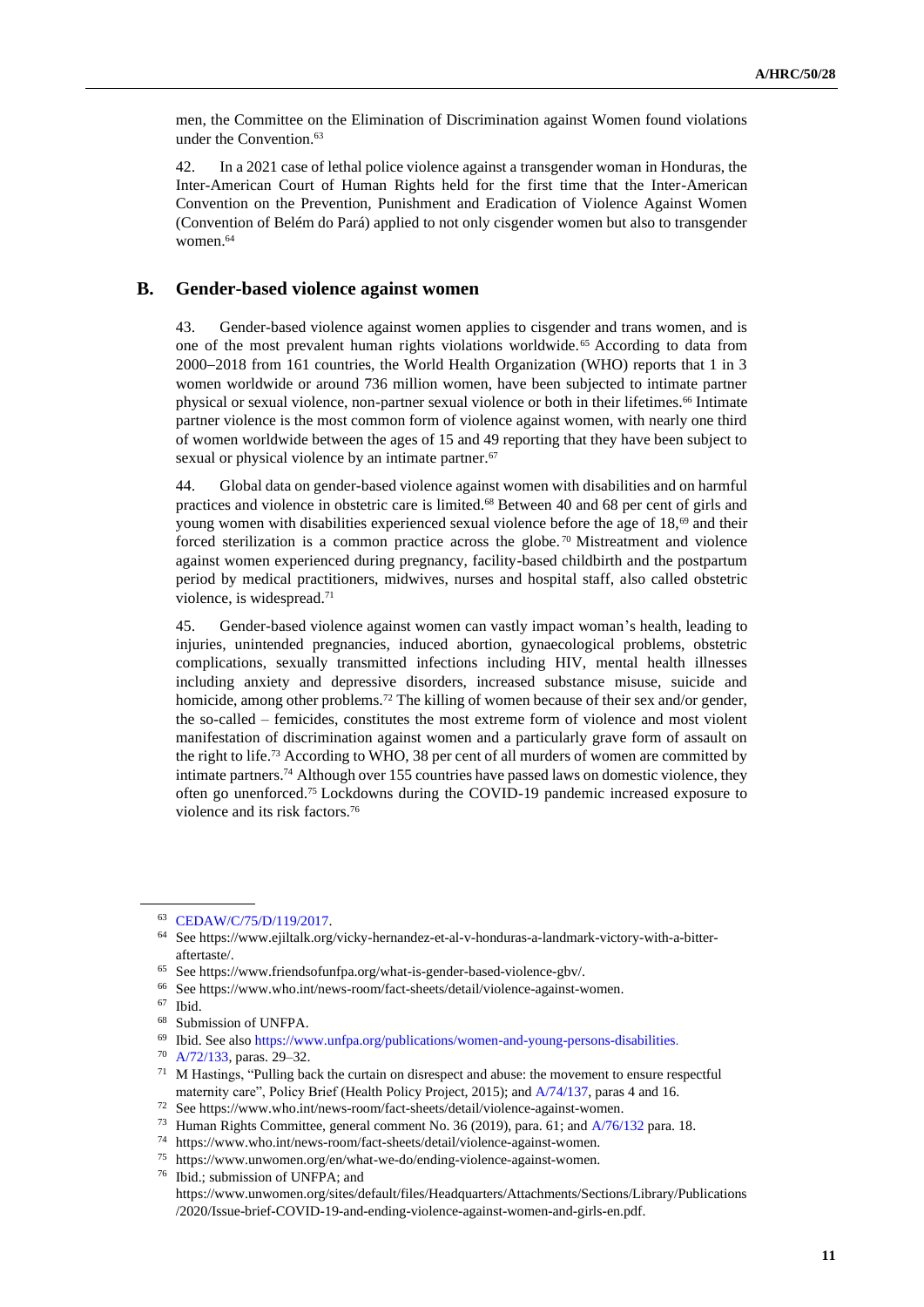46. A number of United Nations instruments aim to more specifically target gender-based violence against women, $77$  and were later on reinforced through the 2030 Agenda, which aims to achieve gender equality and set targets to eliminate violence against women and girls and early and forced marriage.<sup>78</sup>

47. In 2017, the Committee on the Elimination of Discrimination against Women issued general recommendation No. 35 updating general recommendation No. 19, of 1992, and recalled that gender-based violence against women and girls constitutes discrimination under the Convention on the Elimination of All Forms of Discrimination Against Women that as such is a violation of their human rights, and that it is inextricably linked to other factors, including being lesbian, bisexual, transgender or intersex; and to age, race disability, health or socioeconomic status. <sup>79</sup> The Committee also recognized that women experience varying and intersecting forms of discrimination and gender-based violence in different ways and to different degrees. The Committee affirmed that the prohibition of gender-based violence against women had attained the status of *jus cogens* under international law,<sup>80</sup> that it may amount to torture or cruel, inhuman or degrading treatment in certain circumstances, including in cases of rape, domestic violence, or harmful practices, among others and that in certain cases, some forms of gender-based violence against women may also constitute international crimes.<sup>81</sup>

48. Violence against women who are lesbian is often viewed through the singular lens of heterosexuality and erases the experiences of these women. The failure of comprehensive third-party support is informed by heteropatriarchial attitudes and is re-enacted by third-party responders, which has the effect of silencing survivors of same-sex intimate partner violence. For lesbians, keeping secrets about abuse in relationships is also linked to homophobia and heterosexism: it is still risky for some lesbians to be out, and it can be dangerous to reveal abuse within an already oppressive context.<sup>82</sup>

49. The Committee has also recognized violations of women's sexual and reproductive health rights as forms of gender-based violence that, depending on the circumstances, may amount to torture or cruel, inhuman or degrading treatment, such as forced sterilizations, forced abortion, forced pregnancy, criminalization of abortion, denial or delay of safe abortion and post-abortion care, forced continuation of pregnancy, abuse and mistreatment of women and girls seeking sexual and reproductive health information, goods and services.<sup>83</sup>

50. In that connection, the Special Rapporteur underlines that practices that amount to obstetric violence constitute a human rights violation and a form of gender-based violence against women, including the shackling of women during childbirth, or post-childbirth detention of women and their newborns in health-care facilities owing to their inability to pay hospital fees,<sup>84</sup> and may also amount to torture and ill-treatment, including such practices as the surgical separation and widening of the pelvis to facilitate childbirth<sup>85</sup> or non-medically needed caesarean sections without a woman's consent. <sup>86</sup> The Special Rapporteur also underscores the correlation between the criminalization of abortion<sup>87</sup> and unsafe abortions,

<sup>77</sup> Committee on the Elimination of Discrimination against Women, general recommendation No. 19 (1992); Declaration on the Elimination of Violence Against Women (General Assembly resolution 48/104); and *Report of the Fourth World Conference on Women, Beijing, 4–15 September 1995* (United Nations publication, Sales No. E.96.IV.13), chap. I, resolution 1, annexes I and II.

<sup>78</sup> General Assembly resolution 70/1; see also https://sdgs.un.org/goals/goal5.

 $79$  Committee on the Elimination of Discrimination against Women, general recommendation No. 19 (1992) paras 1, 6–7, updated by general recommendation No. 35, para. 12.

<sup>80</sup> Ibid., para. 2.

<sup>81</sup> Ibid., para. 16.

<sup>82</sup> Lethabo Mailula and Letlhogonolo Mokgoroane, "The bloody rainbow: the creation of the second closet – lesbian Blackwomxn, intimate partner violence and third parties' responses", *Acta Juridica*, vol. 2020, No. 1 (September 2020), p. 267.

<sup>83</sup> Ibid., para. 18; an[d A/HRC/31/57,](https://undocs.org/A/HRC/31/57) para. 43.

<sup>84</sup> [A/74/137,](http://undocs.org/en/A/74/137) paras. 12, 22 and 23.

<sup>85</sup> Ibid., para. 20; see also [CAT/C/IRL/CO/2,](https://undocs.org/en/CAT/C/IRL/CO/2) paras.29–30[; CCPR/C/IRL/CO4,](https://documents-dds-ny.un.org/doc/UNDOC/GEN/G14/141/79/PDF/G1414179.pdf?OpenElement) para. 11; and [CEDAW/C/IRL/CO/6-7,](https://documents-dds-ny.un.org/doc/UNDOC/GEN/N17/062/74/PDF/N1706274.pdf?OpenElement) para. 15 (a).

<sup>86</sup> [A/74/137,](http://undocs.org/en/A/74/137) para. 24.

<sup>87</sup> See https://maps.reproductiverights.org/worldabortionlaws.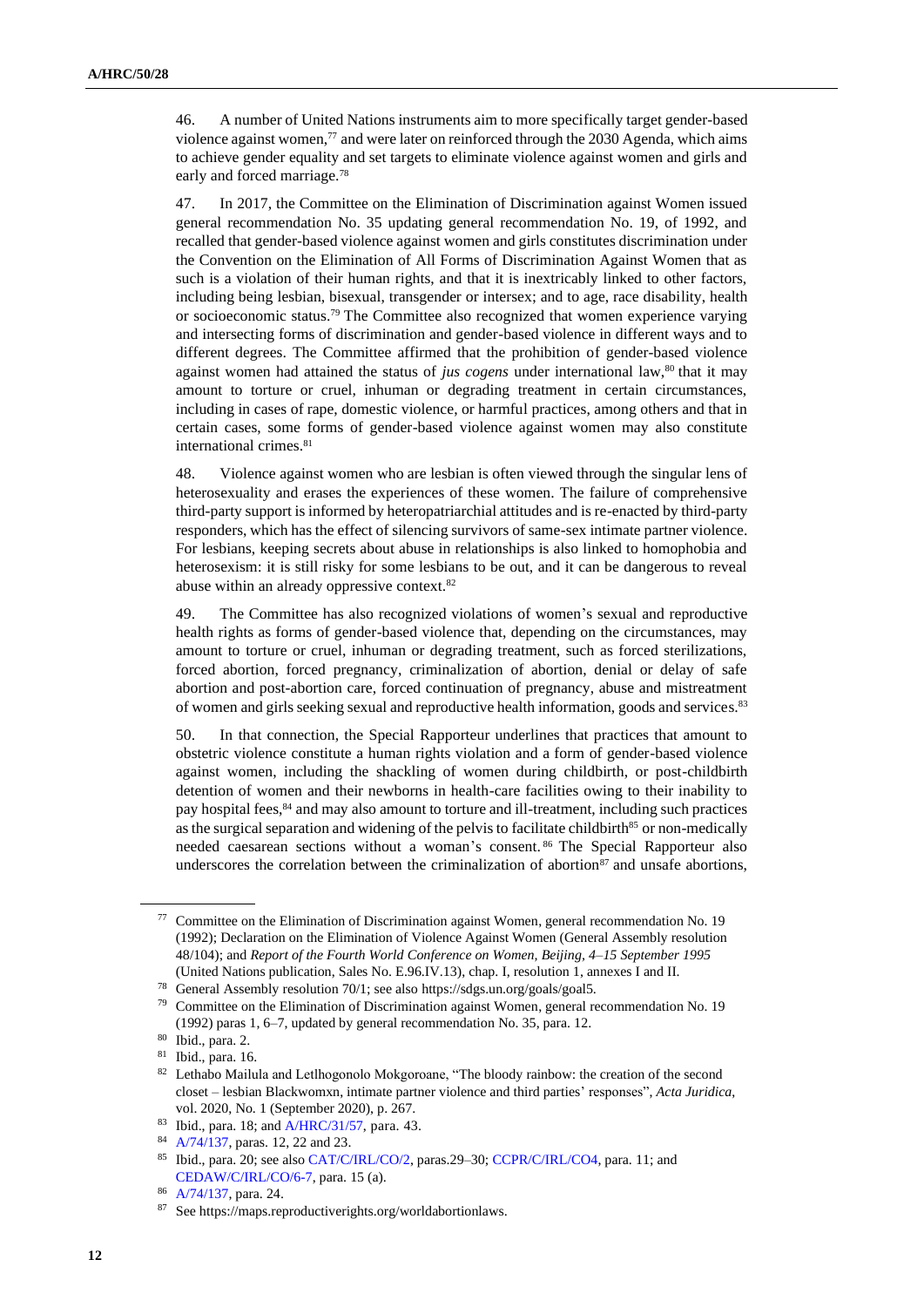and regrets that three out of every four abortions in Africa and Latin America are unsafe, with up to 13.2 per cent of all maternal deaths attributable to unsafe abortion.<sup>88</sup> She is concerned that in some jurisdictions where abortion is criminalized, authorities employ mandatory reporting provisions to justify forcing practitioners to breach doctor-patient confidentiality, with very dangerous implications for the right to health as illustrated in the case of *Manuela y Otros v. El Salvador* before the Inter-American Court of Human Rights.<sup>89</sup>

51. Under the Convention on the Elimination of All Forms of Discrimination against Women and general international law, States are also responsible for gender-based violence resulting from actions or omissions by its State actors, and by non-State actors. State responsibility for gender-based violence by state actors includes the obligation to prevent these acts and to investigate, prosecute and apply appropriate legal or disciplinary sanctions as well as to provide reparation. The State is responsible for acts or omissions by non-State actors attributable to the State, or for its failure to comply with its due diligence obligation to take all appropriate measures to prevent or investigate, prosecute, punish or provide reparation for such acts or omissions.<sup>90</sup>

### **C. Violence perpetrated on or against children**

52. The Special Rapporteur would like to echo the Committee on the Rights of the Child and emphasizes that no violence against children is justifiable and that all violence against children is preventable.<sup>91</sup>

53. Childhood is recognized as a protected period of time, until the age of 18 during which children must be allowed to grow, learn, play, develop and flourish with dignity $92$  and in a manner that is consistent with their evolving capacities.<sup>93</sup> During childhood, children's personal autonomy is developing, and hence their independence and participation must be respected.<sup>94</sup> Children are highly vulnerable to violence, putting their health and right to health at high risk.

54. According to WHO, violence against children has both short-term and lifelong health consequences. Violence may result in death, lead to severe injuries, and impair brain and nervous system development that may negatively affect cognitive development. Children exposed to violence adopt negative coping behaviours and are more likely to smoke and misuse alcohol and drugs. They also have higher rates of anxiety, depression, other mental health problems and suicide. They may drop out of school, have difficulty finding and keeping a job and are at greater risk of later victimization or perpetration of interpersonal or self-directed violence.<sup>95</sup>

55. The Convention on the Rights of the Child, the most widely ratified human rights treaty in history, protects the rights of all children everywhere to be free from discrimination, violence and neglect. The Committee on the Rights of the Child understands violence as all forms of physical or mental violence, injury or abuse, neglect or negligent treatment, maltreatment or exploitation, including sexual abuse, as set out in article 19, paragraph 1, of the Convention. The Committee affirms the obligation of States to address and eliminate violence against children,<sup>96</sup> a commitment that is reinforced by the 2030 Agenda,<sup>97</sup> most explicitly in target 16.2.

<sup>88</sup> See WHO (2021), https://www.who.int/news-room/fact-sheets/detail/preventing-unsafe-abortion.

<sup>89</sup> Inter-American Court of Human Rights, *Manuela y Otros v. El Salvador*, 2021.

 $^{90}$  Ibid., paras. 22–26.

Committee on the Rights of the Child, general comment No. 13 (2011), para. 3 (a).

<sup>92</sup> Convention on the Rights of the Child, United Nations, *Treaty Series*, vol. 1577, No. 27531.

<sup>93</sup> Ibid.

<sup>94</sup> Gerison Lansdown, "The evolving capacities of the child", *Innocenti Insights*, NO. 11 (2005).

See https://www.who.int/news-room/fact-sheets/detail/violence-againstchildren#:~:text=Result%20in%20negative%20coping%20and,mental%20health%20problems%20an d%20suicide.

<sup>96</sup> Committee on the Rights of the Child, general comment 13 (2011), paras. 4 and 13.

<sup>&</sup>lt;sup>97</sup> General Assembly resolution 70/1.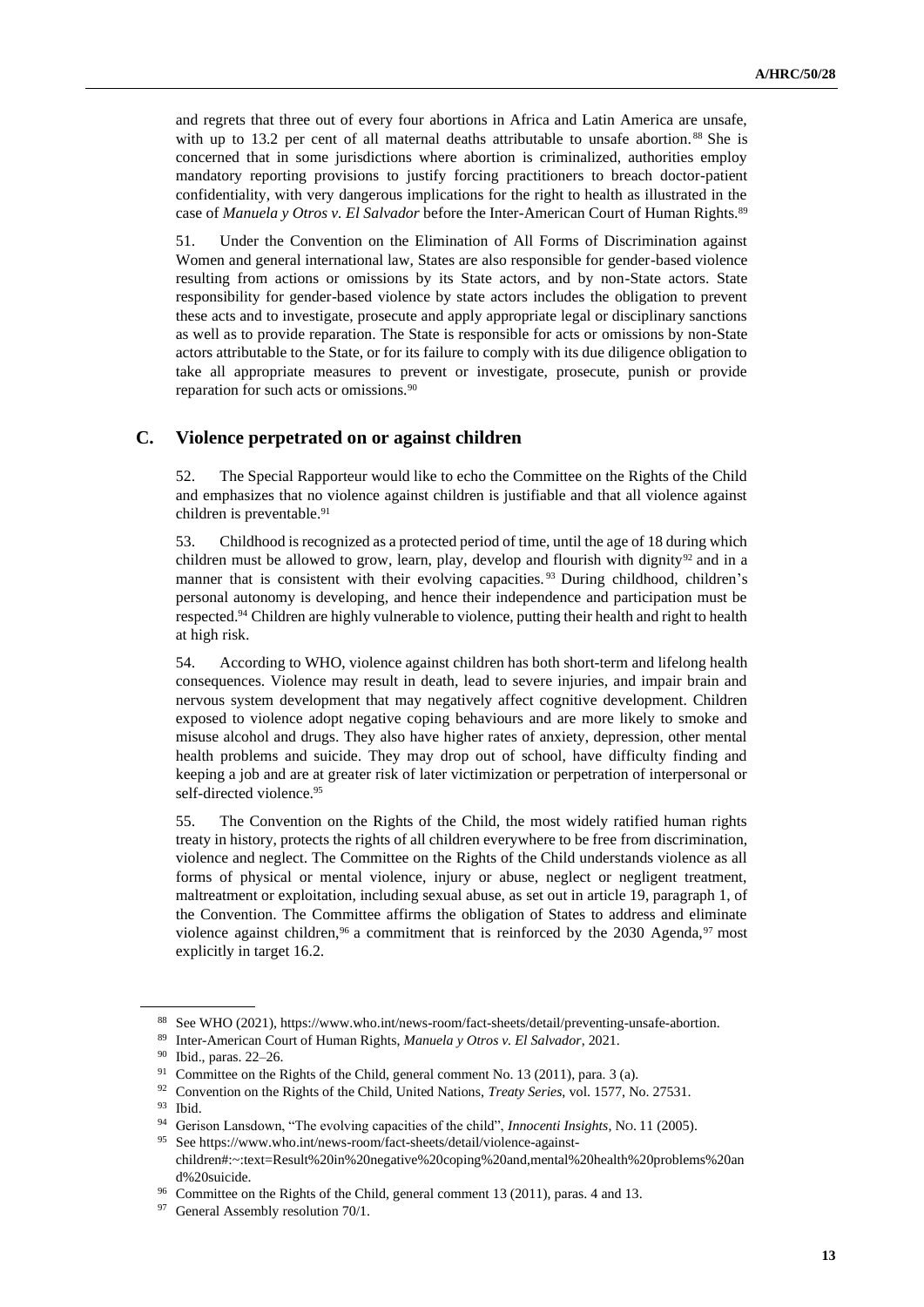56. An estimated 140 million girls are missing as a result of the practice of gender-biased sex selection.<sup>98</sup> The global status report on preventing violence against children states that globally, it is estimated that one out of two children between 2 and 17 years of age experience some form of violence each year, that one out of three experiences emotional violence and that some 120 million girls are subjected to forced sexual contact before the age of 20.<sup>99</sup> In addition, the COVID-19 pandemic has impacted violence against children and led to an increase in calls to helplines about child abuse. Increased online sexual exploitation and cyberbullying have also been reported.<sup>100</sup>

57. According to the United Nations Children's Fund (UNICEF), more than 650 million women alive today were married as children, and more than a third of those unions took place before the women were 15. Concern regarding child marriage in humanitarian contexts has been increasing.<sup>101</sup>

58. Child marriage is prohibited under international law,  $102$  and is a form of sexual and gender-based violence<sup>103</sup> that disproportionately affects girls, putting them at risk of sexual violence, although boys may also be victims of child marriage.<sup>104</sup> While the prevalence of child marriage has decreased worldwide – from one in four girls married a decade ago to approximately one in five today – the practice remains widespread<sup>105</sup> and occurs in all regions of the world. It has negative consequences for the enjoyment of the right to health, in particular sexual and reproductive health, and the right to education.

59. While intersex children, and later as adults, may face multiple problems, the most pressing for intersex children is the ongoing practice of intersex genital mutilation, which constitutes a significant human rights violation and must stop.

60. Female genital mutilation and cutting, which refers broadly to any procedures involving partial or total removal of the external female genitalia or other injury to the female genital organs for non-medical reasons, is a harmful practice and another form of genderbased violence.<sup>106</sup> While much of the research on female genital mutilation and cutting has focused on practicing communities in Africa, it is also performed in Latin America, Asia and the Middle East.<sup>107</sup> Countries must also grapple with the prevalence of the practice in diaspora communities and the impacts on immigrant girls and women. <sup>108</sup> The practice of female genital mutilation and cutting undermines women's and girls' enjoyment of the right to the highest attainable standard of physical and mental health<sup>109</sup> and must be eliminated.

### **D. Conflict-related sexual violence**

61. Building on its landmark resolution 1325 (2000) on "Women and peace and security", the Security Council adopted resolutions [1820](mailto:http://unscr.com/en/resolutions/doc/1820) (2008), [1888](mailto:http://unscr.com/en/resolutions/doc/1888) (2009) and [1960](mailto:http://unscr.com/en/resolutions/doc/1960) (2010), which address the issue of conflict-related sexual violence, requesting the Secretary-General to monitor and report to the Council to designate a Special Representative to lead inter-agency action against conflict-related sexual violence. Pursuant to the above-mentioned resolutions, the necessary structure to monitor, analyse and report on conflict-related sexual violence was

<sup>98</sup> Submission of UNFPA.

<sup>99</sup> https://www.who.int/teams/social-determinants-of-health/violence-prevention/global-status-report-onviolence-against-children-2020.

<sup>100</sup> Ibid.

<sup>&</sup>lt;sup>101</sup> See Human Rights Council resolution 35/16.

<sup>102</sup> Se[e A/HRC/26/22,](http://undocs.org/en/A/HRC/26/22) paras. 7–16; [A/73/257;](http://undocs.org/en/A/73/257;) and [A/71/253.](http://undocs.org/en/A/71/253)

<sup>&</sup>lt;sup>103</sup> Joint general recommendation No. 31 of the Committee on the Elimination of Discrimination against Women and general comment No. 18 of the Committee on the Rights of the Child on harmful practices (2019), paras. 7 and 8.

<sup>104</sup> C. Misunas, and others, "Child marriage among boys in high-prevalence countries: an analysis of sexual and reproductive health outcomes" *BMC International Health and Human Rights* (2019).

<sup>105</sup> Submission of UNFPA.

<sup>106</sup> https://www.who.int/publications/i/item/9789241596442, p. 4.

<sup>107</sup> Ibid., p. 1; and https://www.who.int/en/news-room/fact-sheets/detail/female-genital-mutilation.

<sup>&</sup>lt;sup>108</sup> https://www.who.int/publications/i/item/9789241596442, p. 7.

<sup>109</sup> Ibid., p. 9.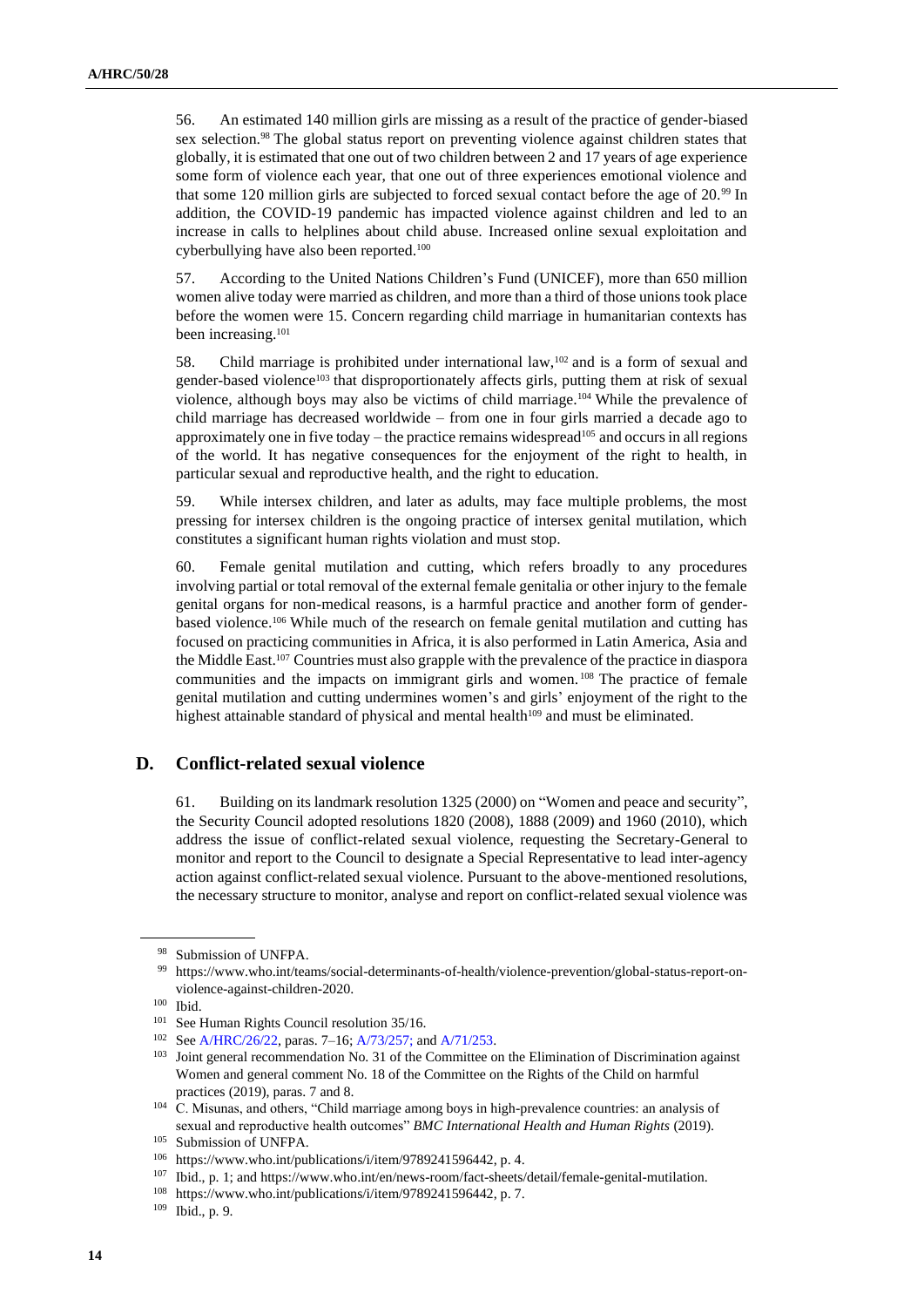established.<sup>110</sup> The Council, in subsequent resolutions, enabled further conceptualization of the issue, placed this form of violence prominently on its agenda, and demanded action by peace, security, political, human rights, humanitarian and development actors.<sup>111</sup>

62. In areas of conflict, conflict-related sexual violence is used as a tactic of war, torture and terrorism,<sup>112</sup> with violent actors weaponizing it to achieve a myriad of politically, socially and/or economically motivated ends.<sup>113</sup>

63. Conflict-related sexual violence has sweeping implications for the health of millions of people worldwide, especially, but not solely, women and girls.<sup>114</sup> When territories become militarized through the presence of legal or illegal armed groups, the masculinity model is elevated, such that women and girls are further subjugated by both military and non-military personnel, resulting in greater barriers to equality, let alone the right to health.<sup>115</sup>

64. There is also a lack of information about the availability of sexual and reproductive health services for displaced populations outside of camp settings, for non-displaced populations during conflict or for cases of unreported need.<sup>116</sup> States embroiled in conflict often have an insufficient number of qualified, trained health-care workers available to treat survivors of sexual violence.<sup>117</sup>

65. While power inequity and hostility between different ethnic and socioeconomic groups were not an invention of colonialism, coloniality has had a profound impact on the hierarchical social and political systems in post-colonial States around the world.<sup>118</sup> Many conflict areas exist in a post-colonial context, as precolonial ethnic group organization worsened tensions between different ethnic groups in postcolonial, independent States.<sup>119</sup> The impact of colonization on the political and social stability of those States must be incorporated into an analysis of their efforts to combat conflict-related sexual violence, and of their ability to institute an effective infrastructure to support survivors of sexual violence and prevent reoccurrence.<sup>120</sup>

66. In his most recent report on conflict-related sexual violence, the Secretary-General reported on events that occurred in 2020, highlighting how the impacts of conflict globally were compounded by the COVID-19 pandemic. It documented sexual violence in Afghanistan, including acts of sexual violence against women, girls, and boys by the Taliban and the Afghan military and police; the Central African Republic, including increasing levels of violence following the presidential and legislative elections in December 2020; and acts of sexual violence in the Central African Republic, Colombia, the Democratic Republic of the Congo, Iraq, Libya, Mali, Myanmar, Somalia, South Sudan, the Sudan, the Syrian Arab Republic and Yemen.<sup>121</sup>

67. The Special Rapporteur welcomes the survivor-centred approach articulated by the Security Council in resolution 2467 (2019), and echoes the view of the Secretary-General that it requires the recognition that survivors are not a homogenous group and that they suffer differentiated harms based on intersecting inequalities, which can compound over time in the absence of a tailored response.<sup>122</sup> In 2021, United Nations Action, a network of 19 United Nations entities working as one to end conflict-related sexual violence, developed a new strategic framework (2020−2025) focusing on a comprehensive and survivor-centred

<sup>110</sup> https://www.stoprapenow.org/wp-content/uploads/2021/11/UN-Action-Summary-Report-2009- %E2%80%93-2019-Milestones-and-Key-Achievements-1.pdf.

<sup>111</sup> Security Council resolutions [2106](mailto:http://unscr.com/en/resolutions/doc/2106) (2013), [2242](mailto:http://unscr.com/en/resolutions/doc/2242) (2015)[, 2331](mailto:http://unscr.com/en/resolutions/doc/2331) (2016) an[d 2467](mailto:https://documents-dds-ny.un.org/doc/UNDOC/GEN/N19/118/28/PDF/N1911828.pdf?OpenElement) (2019).

<sup>112</sup> [S/2021/312,](http://undocs.org/en/S/2021/312) para 5.

<sup>113</sup> Ibid, paras. 10–16.

 $114$  http://apps.who.int/iris/bitstream/handle/10665/75179/WHO\_RHR\_HRP\_12.18\_eng.pdf?sequence=1.

<sup>115</sup> See https://www.ohchr.org/en/Issues/Women/WRGS/Pages/PeaceAndSecurity.aspx.

<sup>116</sup> M. Munyuzangabo, and others, [https://www.ncbi.nlm.nih.gov/pmc/articles/PMC7375437/.](https://www.ncbi.nlm.nih.gov/pmc/articles/PMC7375437/)

<sup>117</sup> [A/HRC/47/28,](http://undocs.org/en/A/HRC/47/28) para. 56.

<sup>118</sup> Ibid., para. 9.

<sup>119</sup> Jack Paine, *Ethnic Violence in Africa: Destructive Legacies of Pre-colonial States* (2019).

<sup>120</sup> Ibid.

<sup>121</sup> [S/2021/312](http://undocs.org/en/S/2021/312) (2021).

<sup>122</sup> [S/2020/487](http://undocs.org/en/S/2020/487) para 14.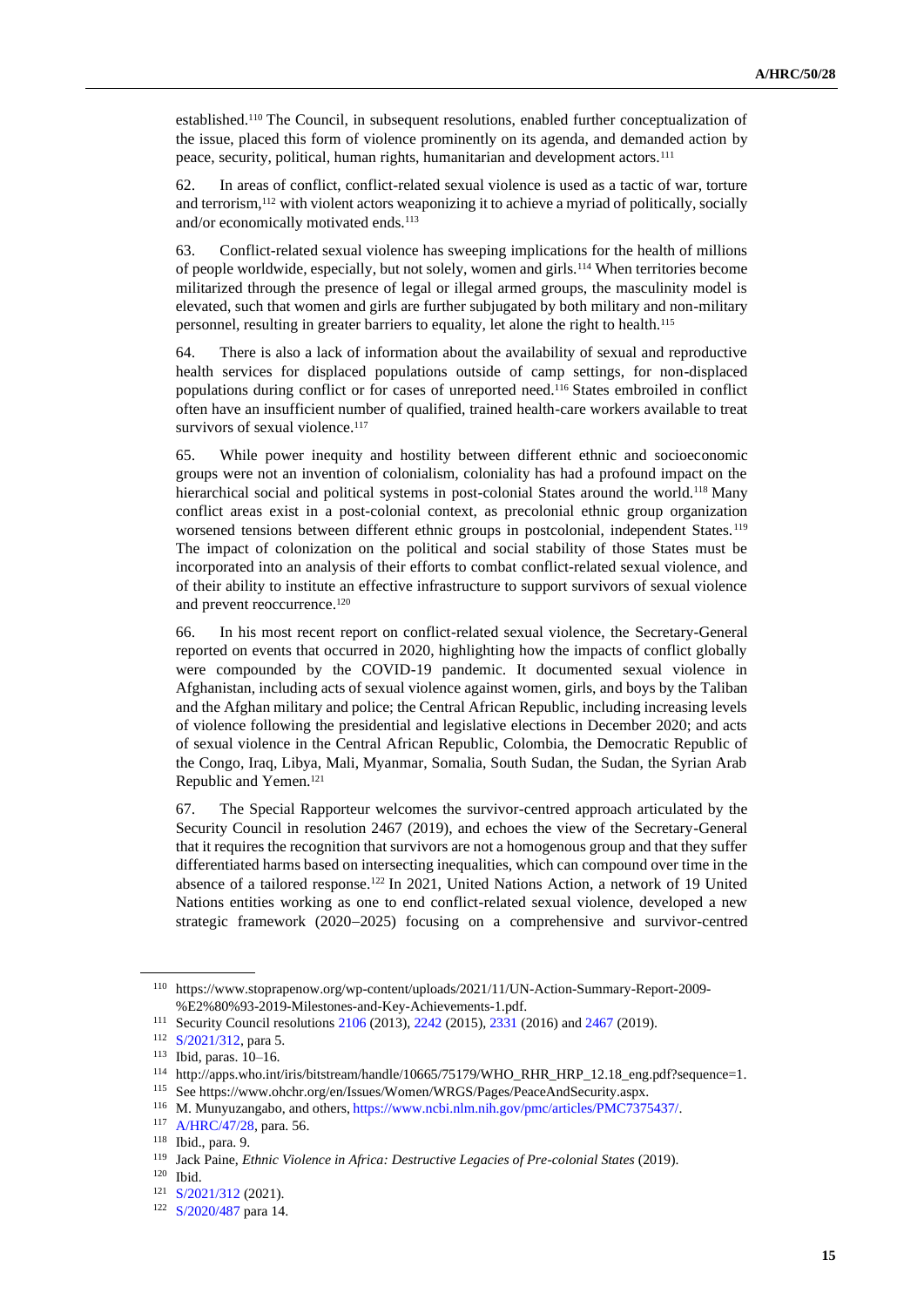approach, including prevention of conflict-related sexual violence by addressing its root causes.<sup>123</sup>

### **E. Structural or institutionalized violence**

68. Systemic or institutional violence refers to institutional practices, laws or procedures that adversely affect groups or individuals psychologically, mentally, culturally, economically, spiritually or physically. This type of violence has its origins within or outside the State, and is a major obstacle for the realization of the right to health.

69. Growing attention to human rights in situations of structural violence is welcome, and echoes the research and analysis on this topic in the health sector, and on families, education and schools developed in the decades since the term was coined in 1969 by Johan Galtung.<sup>124</sup> What Nancy Scheper-Hughes described as the little routines and enactments of violence normalized in State and social institutions have a severe accumulated impact on people's integrity and agency.<sup>125</sup> A strictly interpersonal or individual conception of violence falls short in its exclusive focus on one side of the distinction drawn by Galtung between "being killed" (direct violence) and being allowed to die (structural violence).  $126$  The violence inherent in social structures of racism, ableism, patriarchy and classism and their everyday operation is evident to anyone subjected to them.

70. Structural violence is a subtle and quite often invisible form of violence normalized through laws, policies and the institutionalization of certain practices<sup>127</sup> that have their roots in legacies of colonialism, racism, apartheid and structural socioeconomic inequalities.<sup>128</sup> It creates unjust barriers that are socially and systemically designed to marginalize individuals and populations across the race, class and gender divide, thereby limiting the realization of the right to health for many populations.<sup>129</sup> Structural violence with deep roots in patriarchal, hegemonic, and colonial definitions of society and social order is deeply entwined with sexual and gender-based violence and the denial of survivors' access to health care and medical services. <sup>130</sup> It includes denial of abortion, preventable maternal morbidity, the criminalization of sex work, State-sanctioned sterilization and State-sanctioned intersex genital mutilation.<sup>131</sup> Such instances of structural violence are seen across both the global North and global South.

71. Structural violence, when suffered at the hands of law enforcement or while in custody, creates similar barriers to the right to the highest attainable standard of health. Globally, police brutality and impunity contribute to non-reporting of sexual and genderbased violence and the perpetuation of this kind of violence at the hands of officers and institutions of the law. Those issues arise particularly in contexts where abortion, same-sex relationships, transgender status or sex work are criminalized, <sup>132</sup> or where gender-based violence is condoned. Criminalization enables abuse and exploitation. Sex workers are exposed to conditions that include exposure to sexually transmitted infections but also to

<sup>123</sup> See https://stoprapenow.org/wp-content/uploads/2021/04/UN-Action-Strategic-Framework-2020- 2025-2021.pdf

<sup>124</sup> Johan Galtung, "Violence, peace and peace research", *Journal of Peace Research,* vol. 6, No. 3 (1969), pp. 167–191.

<sup>&</sup>lt;sup>125</sup> S. Hamed, S. Thapar-Björkert, H. Bradby and B.M. Ahlberg, "Racism in European health care: structural violence and beyond", *Qualitative Health Research*, vol. 30, No. 11 (2020[\),](https://doi.org/10.1177/1049732320931430) [https://doi.org/10.1177/1049732320931430,](https://doi.org/10.1177/1049732320931430) p. 1664.

<sup>126</sup> Ibid., p.1,666.

<sup>&</sup>lt;sup>127</sup> J.Z. Rucell, "Violence and colonial conditioning in South Africa's reproductive health system", PhD dissertation, University of Leeds, 2017.

<sup>128</sup> P. Farmer, "An anthropology of structural violence", *Current Anthropology* (2004), pp. 305−325.

<sup>129</sup> See J.Z. Rucell, 2017.

<sup>130</sup> [A/HRC/17/26,](http://undocs.org/en/A/HRC/17/26) para. 24; [A/66/215,](http://undocs.org/en/A/66/215) para. 83; and submission of Sexual Rights Initiative.

<sup>&</sup>lt;sup>131</sup> See submissions of Sexual Rights Initiative; Global Justice Centre; Organization Intersex International Europe; OutRight Action International; Women and Harm Reduction International; Human Rights Society of Maranhão (SMDH); and Validity.

<sup>132</sup> Submissions of Belarusian Helsinki Committee; joint submission of Women's Legal Centre, Her Rights Initiative and Sexual Rights Initiative; and of Network of LGBTI Litigants of the Americas.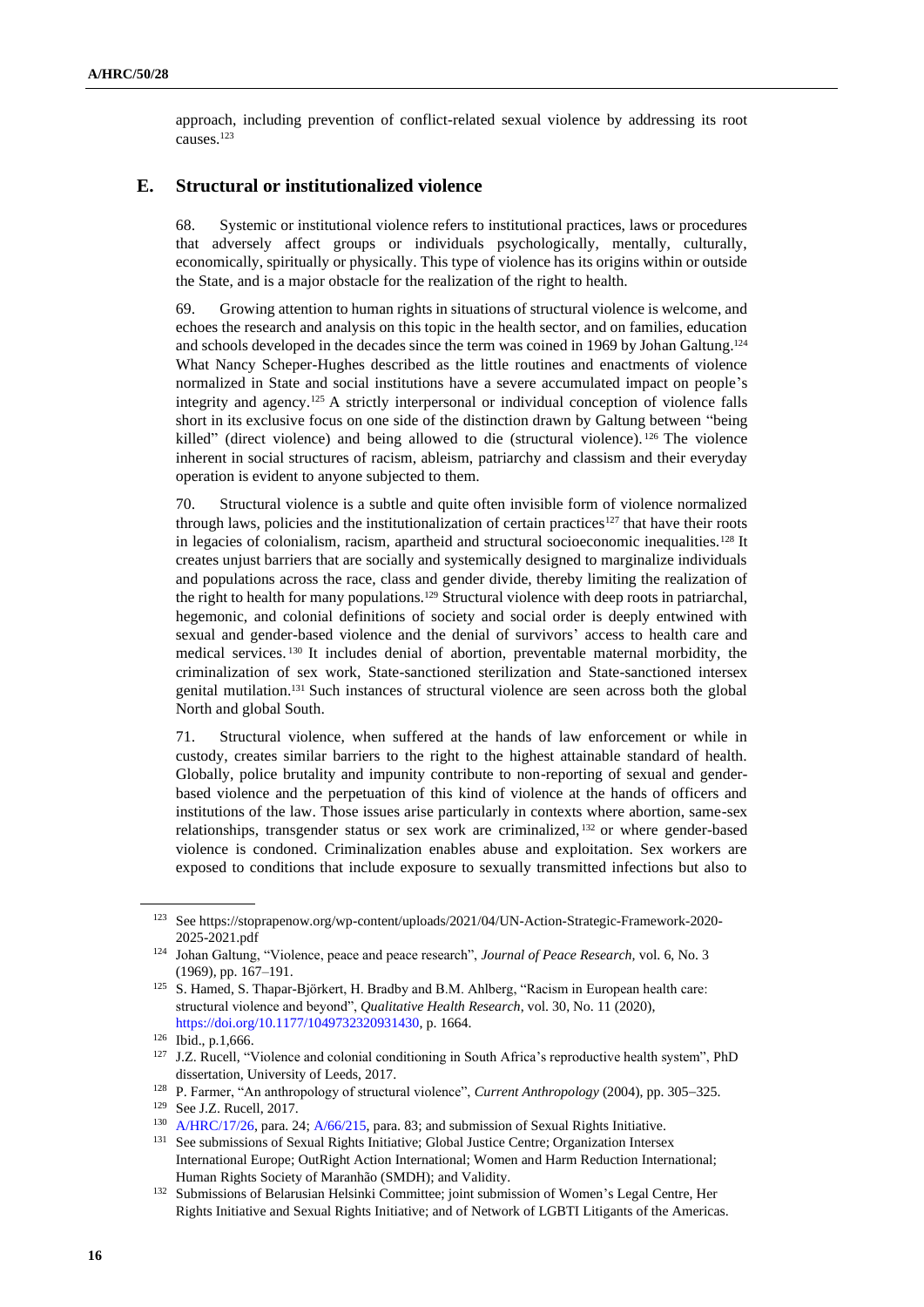violence, extortion and intimidation by clients and police, nearly always without recourse. A South African study suggested that as many as 12 per cent of street-based sex workers in Cape Town had been raped by police officials.<sup>133</sup>

72. In carceral settings such as prisons, immigration detention centres, and psychiatric hospitals or institutions, where people are deprived of their liberty over a period of time, the risks and exposure to violence are magnified. In settings of State control and imprisonment, conditions are often masculinized and heteronormative, serving women, gender and sexual minorities exceptionally poorly.<sup>134</sup> Case studies from Afghanistan, Honduras, Papua New Guinea, the Philippines, South Sudan and Tunisia suggest that a "survivor-centred justice" approach – with legal systems that are responsive to sexual violence with consequences for perpetrators and support for survivors, and that are transformative of harmful social norms – can significantly prevent the perpetration of domestic and gender-based violence.<sup>135</sup>

73. Another element of structural violence, often overlooked, relates to space as a social product that is constructed on the basis of values and the social production of meanings.<sup>136</sup> Spaces and buildings can be racialized, gendered and sexualized in various ways to include some and exclude others. It is necessary to question the positionalities of the people involved in the making of spaces; the implication is that the beliefs and aspirations of such people become embedded in the construction of spaces, leaving us with typically wealthy, white, male, heterosexual, able-bodied spaces that serve the interests and comforts of an elite few.<sup>137</sup> The use of space has implications for the treatment of women, queer people, people with disabilities, and poor, Black and other marginalized people.

74. Spatial violence includes discriminatory spatial planning. Historical legislation in many countries where segregation was implemented dictated that marginalized people be placed far from city centres where wealthy, white citizens lived. The legacies thereof persist today, and often people have to commute over multiple days for medical services, adding to the cost of their care. These communities live where there is air, water and land pollution, and in high-density spaces, leading to poor ventilation. The resulting inequality in spatial planning and allocation is violence, yet it is positioned as circumstantial.

75. The discussion of space also ties into architecture, in that buildings are designed with the needs of those who design them in mind.<sup>138</sup> That phenomenon can be seen in the number of buildings that are not disability-friendly, do not cater to queer persons' need for genderneutral bathrooms, don't accommodate children, do not cater to the needs of all people who menstruate, ignore elderly and frail people and exclude people experiencing homelessness. The preceding examples illustrate structural and social violence that not only places barriers in the way of people wanting to access services, but also denies people a sense of belonging in society.

### **F. Violence against health workers**

76. On 3 May 2016, the Security Council adopted resolution 2286 (2016) on the protection of civilians in armed conflict and medical personnel. Following the adoption of the resolution, a five-year review by the Safeguarding Health in Conflict Coalition revealed 4,094 attacks against health care, including 681 health workers killed, 1,424 injured and 201 kidnapped. During the period, every two days a health worker was kidnapped or injured, and every three days a health worker was killed. The Special Rapporteur is concerned that attacks on medical facilities and personnel in protracted and recent conflicts continues. From the outset of the conflict in the Syrian Arab Republic in March 2011 until March 2022, Physicians for Human Rights documented the killing of 942 medical personnel.<sup>139</sup> Since the

<sup>133</sup> Joint submission of Women's Legal Centre, Her Rights Initiative and Sexual Rights Initiative.

<sup>134</sup> Submission of Dignity.

<sup>&</sup>lt;sup>135</sup> Submission of International Development Law Organization.

<sup>136</sup> Henri Lefebvre, *The Production of Space* (Blackwell, 1991).

<sup>137</sup> Nirmal Puwar, "The archi-texture of Parliament: flaneur as method in Westminster", *The Journal of Legislative Studies*, vol. 16, No. 3 (2010), pp. 298–312.

<sup>138</sup> Ibid.

<sup>139</sup> https://syriamap.phr.org/#/en.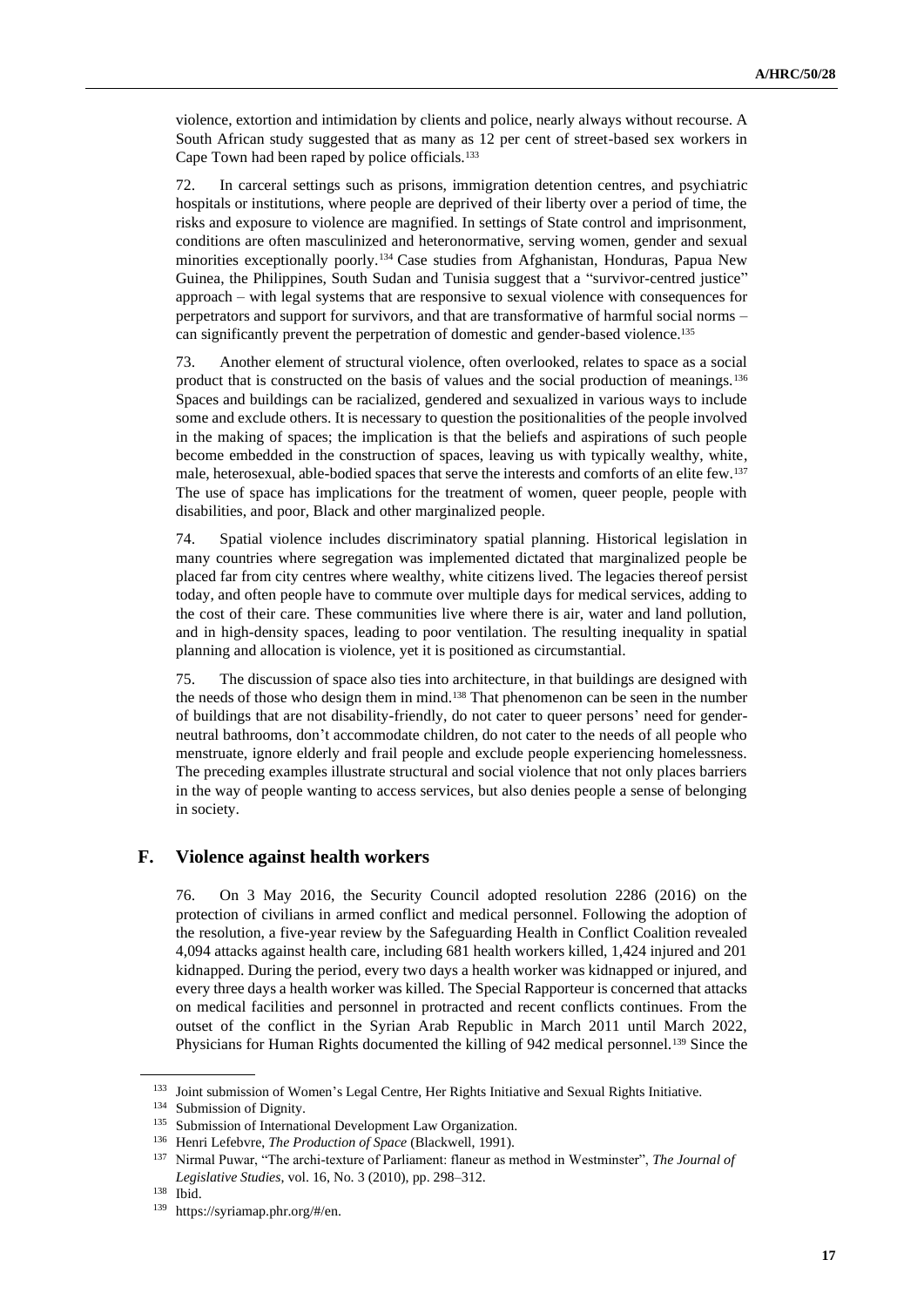beginning of the war in Ukraine on 24 February 2022, WHO has registered 58 attacks against medical facilities, impacting 16 medical personnel. The Special Rapporteur also notes that in addition to conflict-related attacks, reports point to attacks on health-care workers related to the COVID-19 pandemic.<sup>140</sup>

77. The Special Rapporteur underscores that the right to health includes the right to healthy occupational conditions. It is crucial that health-care workers' physical and mental health remain supported as they are key in the delivery of acceptable, accessible, affordable and quality care.

## **VI. Examples and good practices of health-related responses to violence**

78. State replies to the questionnaire sent by the Special Rapporteur focused mainly on gender-based violence against women and girls, in particular domestic and sexual violence. States reported legal frameworks in place,<sup>141</sup> and specific laws and strategies targeting, for example, violence against persons with disabilities <sup>142</sup> and children; <sup>143</sup> violence against women drug users, including with a focus on Roma communities;<sup>144</sup> and violence against migrant and refugee women.<sup>145</sup> States also reported on their national plans or strategies<sup>146</sup> and specific budget lines,<sup>147</sup> and some shared national statistics.<sup>148</sup>

79. Responses to survivors of gender-based violence against women and violence against children are multisectoral and often include coordinated referral mechanisms and special protocols for survivors of sexual violence.<sup>149</sup> State-led, health-related responses commonly fall under the ministry of health and are provided in primary health centres and other health facilities. Services include prevention, emergency confidential medical care depending on victims' needs, sharing information with the victim on available support services and referrals to other services as appropriate.<sup>150</sup> Some States also reported on the response to violence experienced by LGBTIQ+ persons,<sup>151</sup> persons with disabilities<sup>152</sup> and trans women, sex workers and trafficked women. <sup>153</sup> The training of health workers <sup>154</sup> and access to justice<sup>155</sup> were also reported as an essential part of multisectoral responses. Complementary services include State-led hotlines for counselling and psychological support to survivors, rapid assessment of needs, provision of shelter and emergency financial support.<sup>156</sup> Some States also reported ad hoc measures during COVID-19 such as increasing financial support to survivors of domestic violence.<sup>157</sup>

80. Civil society actors emphasized the important role of community health workers in addressing the medical needs of survivors of violence, as well as the provision of immediate

<sup>154</sup> Submission of Albania.

<sup>140</sup> https://www.thelancet.com/journals/lancet/article/PIIS0140-6736(20)31858-4/fulltext#coronaviruslinkback-header.

<sup>141</sup> See submissions of Albania, Australia, Ecuador, Greece, Ireland, Israel, Malta, Mauritius, the Philippines and Saudi Arabia. See also submissions of national human rights institutions in Albania, Argentina, Bosnia and Herzegovina, Ecuador, France, Georgia and Mexico; and of UNFPA and GIRE.

<sup>142</sup> Submissions of Australia, Chile and Ireland.

<sup>143</sup> Submissions of Australia, Chile, Israel and Saudi Arabia.

<sup>144</sup> Submission of Croatia.

<sup>&</sup>lt;sup>145</sup> Submission of Greece.

<sup>146</sup> Submissions of Albania, Australia and Ecuador.

<sup>147</sup> Submissions of Ecuador, Ireland, Sweden and United Kingdom of Great Britain and Northern Ireland.

<sup>&</sup>lt;sup>148</sup> Submissions of Ecuador, Ireland, the Philippines and Sweden.<br><sup>149</sup> Submissions of Albania Malta Mauritius and Sweden.

Submissions of Albania, Malta, Mauritius and Sweden.

<sup>&</sup>lt;sup>150</sup> Submissions of Albania and Ecuador.

<sup>151</sup> Submission of Ecuador.

<sup>152</sup> Ibid.

<sup>&</sup>lt;sup>153</sup> Submission of Ireland.

<sup>&</sup>lt;sup>155</sup> Submissions of Australia and Ecuador.

<sup>156</sup> Submissions of Albania and Israel.

<sup>&</sup>lt;sup>157</sup> Submissions of Albania and Australia.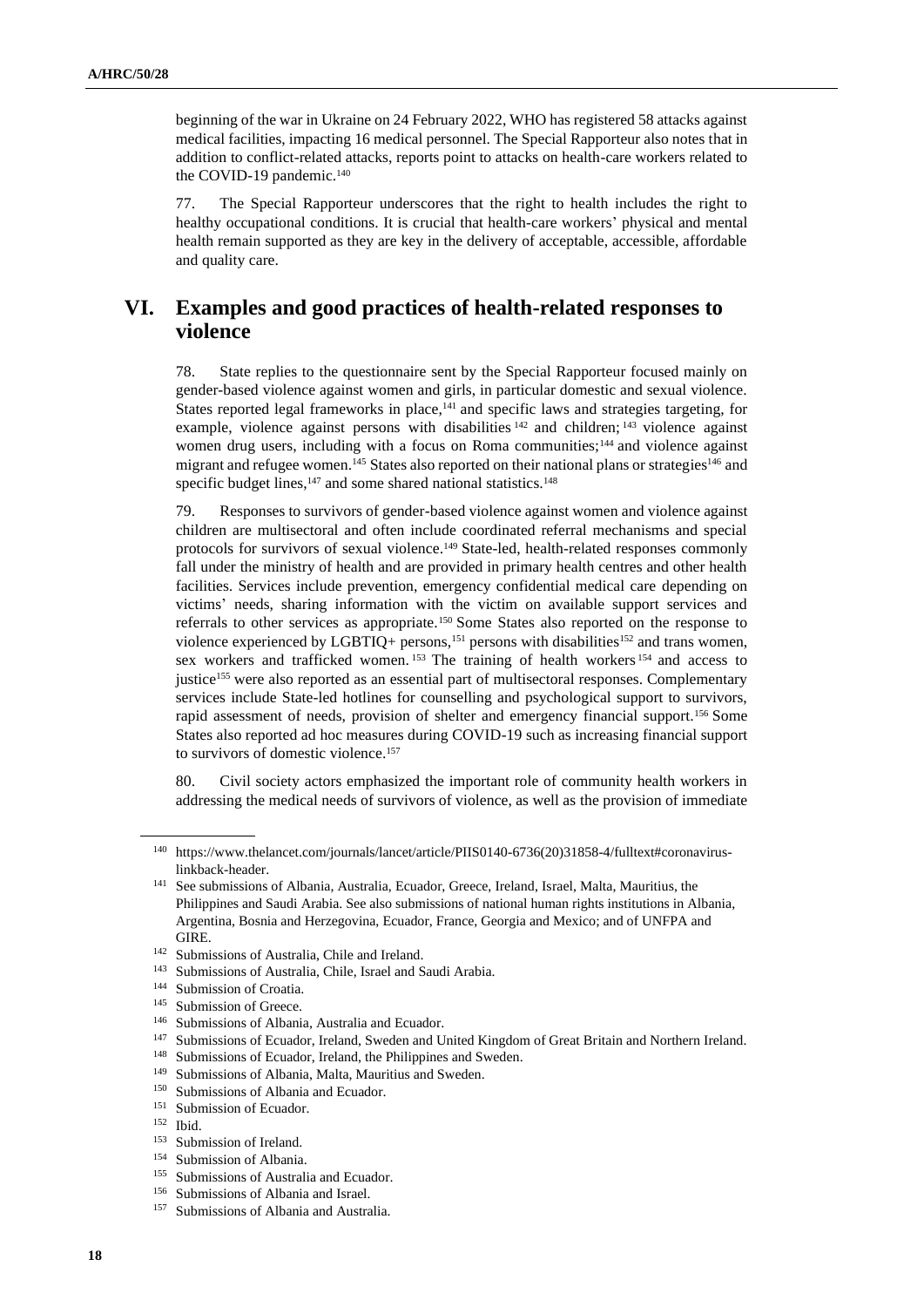medical care to victims of sexual offences.<sup>158</sup> Other successful initiatives referred to civil society-led hotlines, psychological counselling, provision of shelters and safe spaces as well as legal aid.<sup>159</sup> In Belarus, the men's anonymous counselling initiative targeted men and combated gender stereotypes, until its closure owing to a lack of funding.<sup>160</sup> Telecounselling and mobile health proved helpful in providing information on sexual and reproductive health, including access to abortion, during the pandemic and support for LGBTIQ+ victims of violence (for example, the Nazariya Indian helpline).<sup>161</sup> Other positive examples included 24/7 peer community support, trained crisis service counsellors and support resources for LGBTIQ+ youth.<sup>162</sup>

81. The United Nations Population Fund (UNFPA) reported good practices supporting State actors (including ministries of health) in developing comprehensive services for survivors of gender-based violence in development and humanitarian contexts.<sup>163</sup> Other stakeholders reported successful initiatives to help report gender-based violence, such as *Visible*, the first online platform for reporting violence and discrimination against LGBTIQ+ persons in Mexico.<sup>164</sup>

82. A good example of violence prevention through education is the landmark decision of the Inter-American Court of Human Rights in Guzmán, *Albarracin et al v. Ecuador*, in which the Court recognized sex education as a fundamental right and a way to prevent violence, in particular against girls, and related health consequences.<sup>165</sup> UNFPA also reported good examples integrating prevention of gender-based violence into State-led comprehensive sexuality education.<sup>166</sup>

83. Other successful initiatives referred to support to sex workers and trafficked persons in filing official complaints, and comprehensive care ranging from access to prevention of HIV and STIs to testing, linkages to public hospitals and centres for infectious diseases, and hormonal therapy and psychological counselling.<sup>167</sup> Safe spaces for drug users and survivors of violence proved critical in Spain and the United Republic of Tanzania.<sup>168</sup>

84. In Mongolia an initiative focused on the provision of legal and other services to child victims of violence during COVID-19, while in Tunisia support focused on the economic participation of survivors of violence.<sup>169</sup> In Malawi a one-stop centre for gender-based violence, located inside a hospital, ensures access to women and girls with disabilities. In Tajikistan a joint effort by the Ministry of Health and UNFPA enabled sexual and reproductive health care and psychosocial support related to gender-based violence, for women with disabilities.<sup>170</sup> In Spain a project focused on women and girls with intellectual disabilities to provide a forum for learning and discussion on sexual and reproductive health rights.<sup>171</sup>

85. Submissions emphasized the importance of ensuring victim-friendly rooms for victims of domestic and sexual violence; a useful example is the Public Prosecutor's Office of the Argentine Republic that created the Specialized Prosecutor's Unit on Violence against Women, which has, among its legal abilities, the mandate to intervene in cases of genderbased violence against women and LGBTIQ+ people.<sup>172</sup>

<sup>158</sup> Joint submission of Women's Legal Centre, Her Rights Initiative and Sexual Rights Initiative.

<sup>&</sup>lt;sup>159</sup> Submission of Centre for Applied Legal Studies, University of the Witwatersrand, South Africa.

<sup>160</sup> Submission of Belarus Helsinki Committee.

<sup>&</sup>lt;sup>161</sup> Submission of Choice.

<sup>162</sup> Ibid.

 $^{163}$  Submission of UNFPA.

Submission of Amicus.

<sup>&</sup>lt;sup>165</sup> Submission of Centre for Reproductive Rights.

<sup>166</sup> Submission of UNFPA.

<sup>167</sup> Submission of European Sex Workers Rights Alliance.

<sup>&</sup>lt;sup>168</sup> Submission of International Network of People Who Use Drugs.

<sup>&</sup>lt;sup>169</sup> Submission of International Development Law Organization.

<sup>&</sup>lt;sup>170</sup> Joint submission of gender and disability organizations.

<sup>171</sup> Ibid.

<sup>&</sup>lt;sup>172</sup> Joint submission of Women's Legal Centre, Her Rights Initiative and Sexual Rights Initiative.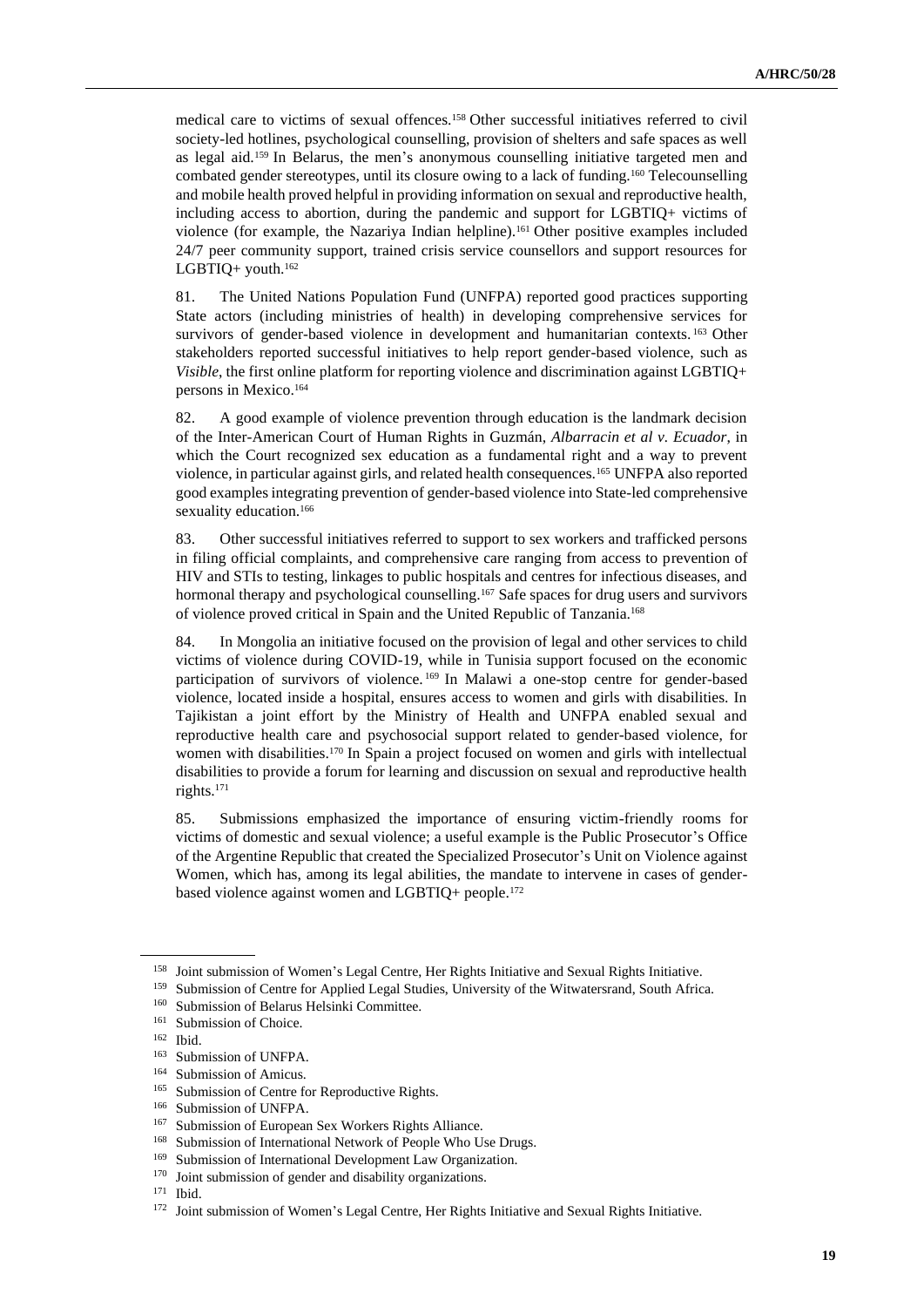## **VII. Conclusions and recommendations**

86. **The Special Rapporteur underlines the importance of adopting a non-binary approach to gender and gender-based violence under the right to health.** 

87. **A comprehensive health response to violence should look at the nature and extent of the harm caused by types of violence, should take into consideration the context (that is, conflict, displacement), location (rural, urban) and personal characteristics of the survivor (sex, gender identity, disability, race, ethnicity, age) and should take into account the intersecting forms of discrimination that exacerbate the impact of violence on the survivors' enjoyment of the right to health.**

88. **To achieve a comprehensive health response to violence, it is necessary to adopt an inclusive and non-binary approach to gender and gender-based violence, and must ensure that all laws, policies, programmes and services addressing gender-based violence are inclusive of all persons, with or without disabilities, children and adults, and should include cisgender, transgender, non-binary, queer and intersex people.**

89. **There is no single health approach to support or respond to survivors of violence. Violence should be defined in the broadest terms so as to include as many affected people as possible and should include structural violence as well. Furthermore, a rightto-health based response to victims of violence must ensure confidentiality and refrain from hierarchies between forms of violence, between survivors and harms caused.** 

90. **Health interventions should be framed within a comprehensive multisectoral response addressing the holistic needs of survivors of violence and their families, including the referral to specialized services and multisectoral services, including financial and legal support, safe accommodation, and accountability and redress. The aim should be to prevent the occurrence of violence in the first place and provide immediate, mid- and long-term support, with a view to mitigating the consequences of violence and associated health-related consequences.**

91. **Survivors of violence, including sexual violence, are entitled under the right to health to access the necessary health care (such as psychological support, emergency post-rape care, medico-legal assistance), services, goods and facilities, including sexual and reproductive health services, which play an important role in ensuring redress.**<sup>173</sup> **Trained and supported professionals who work in a healthy environment free from violence are the backbone.** 

92. **The Special Rapporteur agrees with the recommendation of the Secretary-General to the Security Council to streamline into all relevant country-specific resolutions, mandate authorizations and renewals of peacekeeping operations and special political missions, provisions to strengthen the monitoring, analysis and reporting arrangements on conflict-related sexual violence and grave violations against children, and allocate sufficient human and financial resources, including through the deployment of specialized and dedicated expertise.**<sup>174</sup>

93. **The operationalization of the right-to-health approach requires a focus on national, regional and international legal frameworks, the strengthening of health systems, data and reporting, clinical response and prevention. It is also important to focus on the resourcing and financing of comprehensive solutions centred around the restoration of dignity of all people, achieved when decisions include meaningful participation of communities and local feminist movements. Third-party financiers must not place conditions on grantees such as pledges against other human rights.**

94. **The Special Rapporteur recalls that State parties' immediate obligations include guarantees of non-discrimination and equal treatment and the obligation to take deliberate, such targeted steps towards the full realization of the right to health as the preparation of a national public health strategy and plan of action. Progressive** 

<sup>173</sup> United Nations Mission in South Sudan and OHCHR, "Access to health for survivors of conflictrelated sexual violence in South Sudan", May 2020, para. 10.

<sup>174</sup> [S/2022/77.](http://undocs.org/en/S/2022/77)